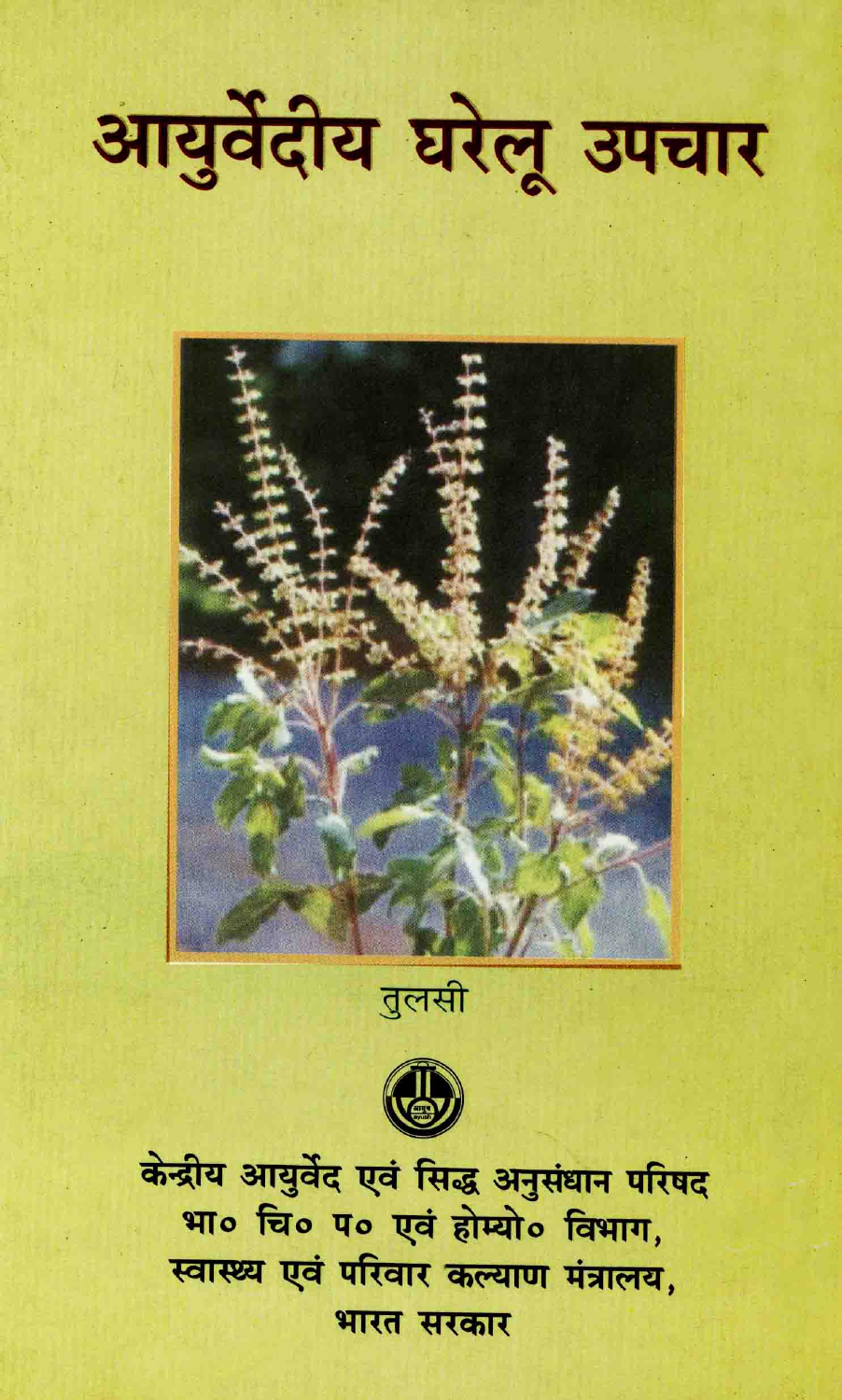$\alpha$  ,  $\alpha$  ,  $\alpha$  ,  $\alpha$  ,  $\alpha$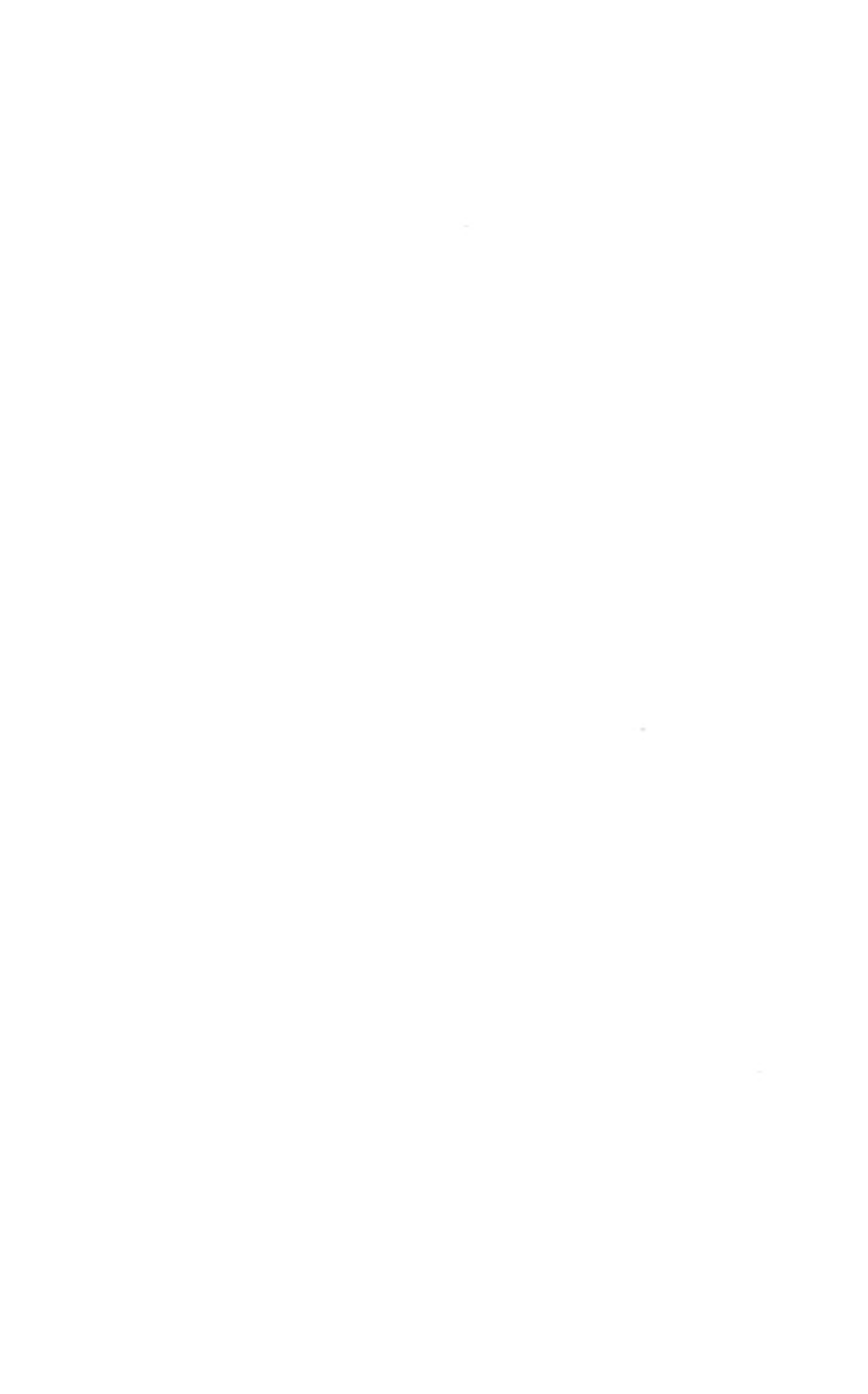# आयुर्वेदीय घरेलू उपचार



केन्द्रीय आयुर्वेद एवं सिद्ध अनुसंधान परिषद भा० चि० प० एवं होम्यो० विभाग, स्वास्थ्य एवं परिवार कल्याण मंत्रालय, भारत सरकार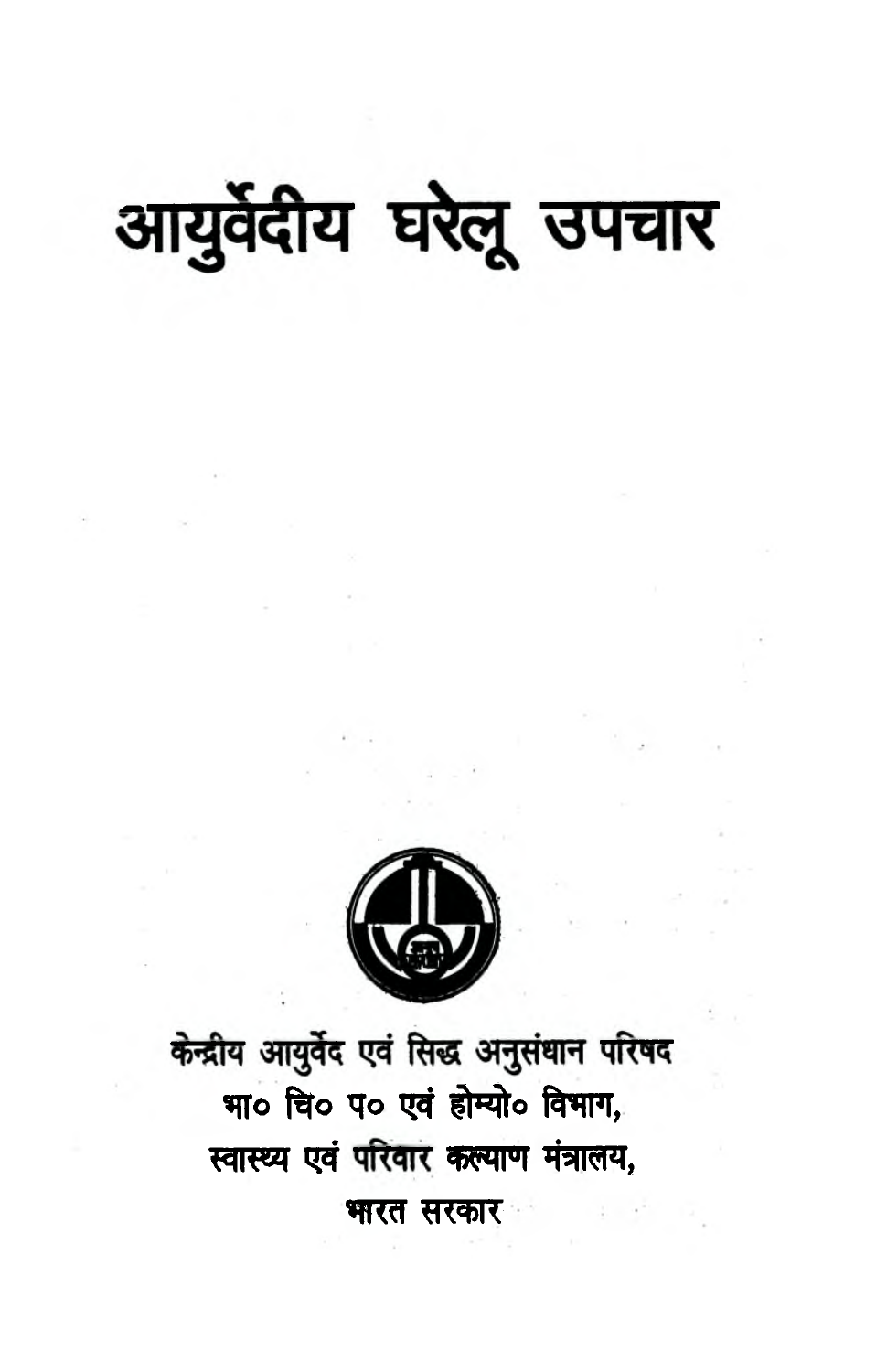© केन्द्रीय आयुर्वेद एवं सिद्ध अनुसंधान परिषद

संस्करण २००५

मुद्रक : पर्ल ऑफसेट प्रैस प्रा.लि., ५/३३, कीर्तिनगर ँ<br>नई दिल्ली-११००१५ फोनः ५१४२४७००, २५१५€३१२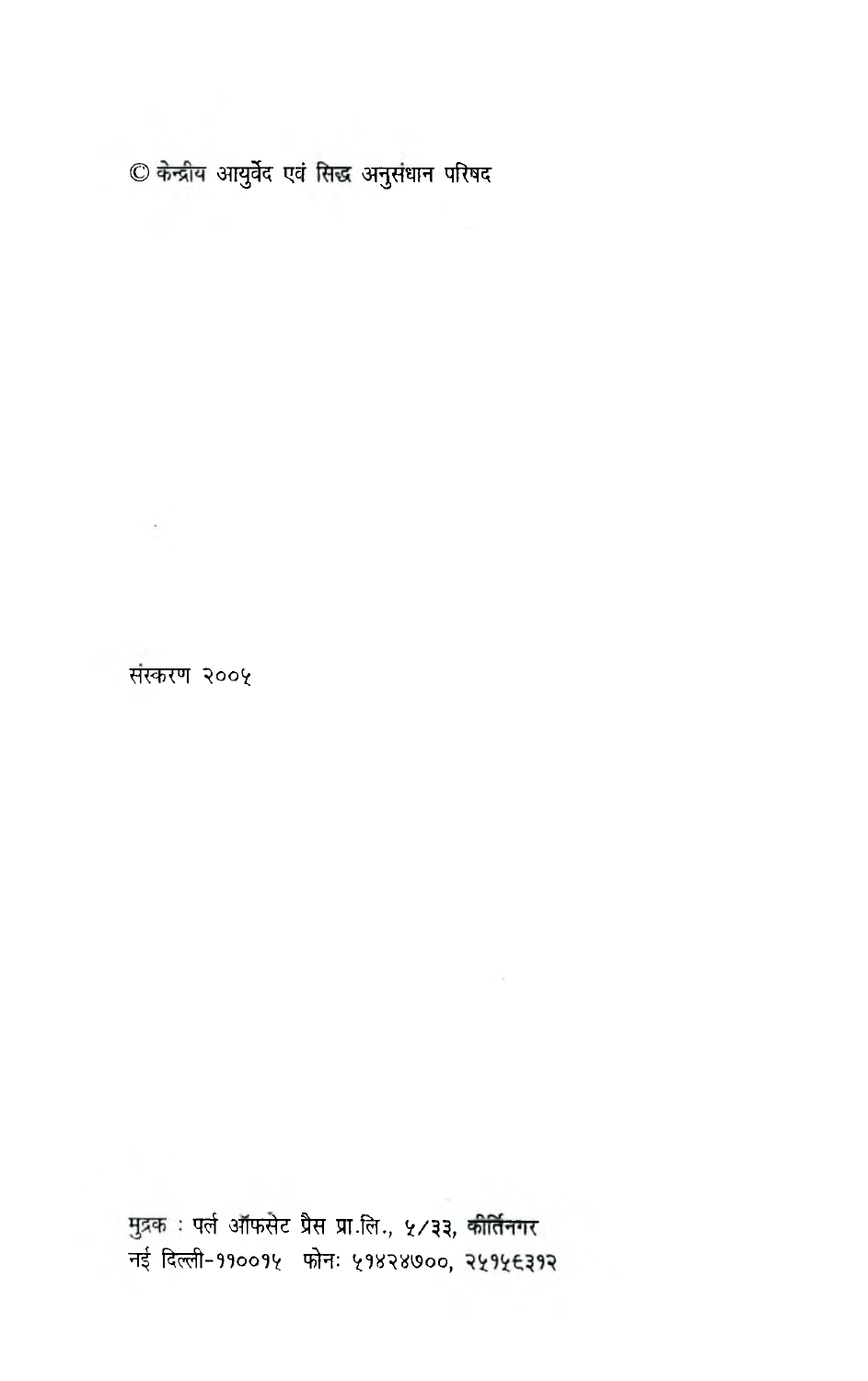विषय**्सूची** 

|    | प्राक्कथन      | i                       |
|----|----------------|-------------------------|
|    | हिदायतें       | iii                     |
|    | 1. अदरक / सौंठ | 1                       |
| 2. | अजवाइन         | $\overline{\mathbf{2}}$ |
|    | 3. अनार        | 3                       |
|    | 4. आंवला       | 4                       |
|    | 5. दालचीनी     | 5                       |
|    | 6. धनिया       | 6                       |
|    | 7. इलायची      | 7                       |
| 8. | ्घी            | 8                       |
|    | 9. हल्दी       | 9                       |
|    | 10. हींग       | 10                      |
|    | 11. जायफल      | 11                      |
|    | 12. जीरा       | 12 <sub>2</sub>         |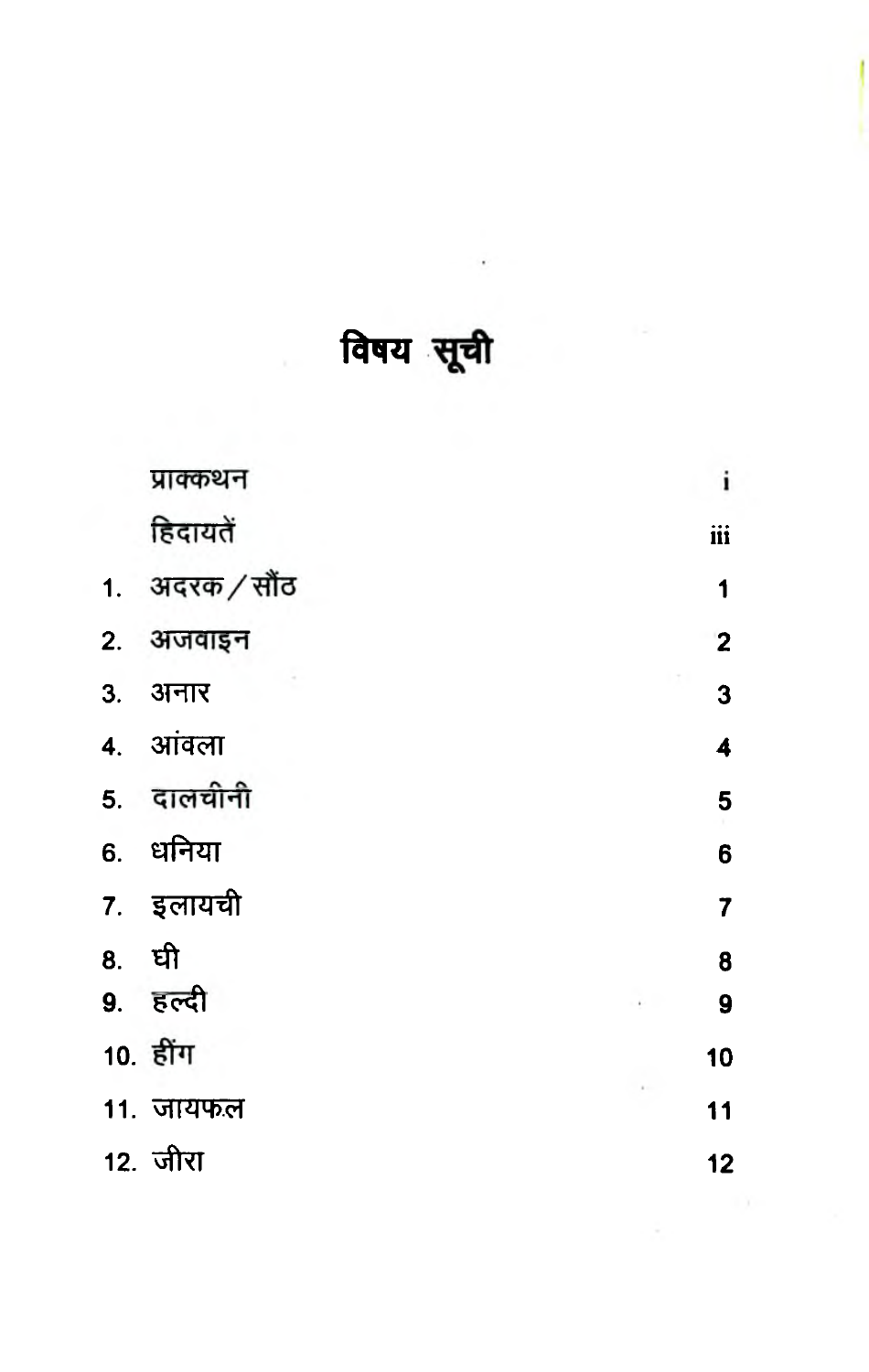| 13. कालीमिर्च | 13 |
|---------------|----|
| 14. करेला     | 14 |
| 15. लहसुन     | 15 |
| 16. लौंग      | 16 |
| 17. मधु       | 17 |
| 18. मेथी      | 18 |
| 19. नारियल    | 19 |
| 20. नीम       | 20 |
| 21. नींबू     | 21 |
| 22. प्याज     | 22 |
| 23. पीपल      | 23 |
| 24. सौंफ      | 24 |
| 25. तुलसी     | 25 |
|               |    |

 $\sim$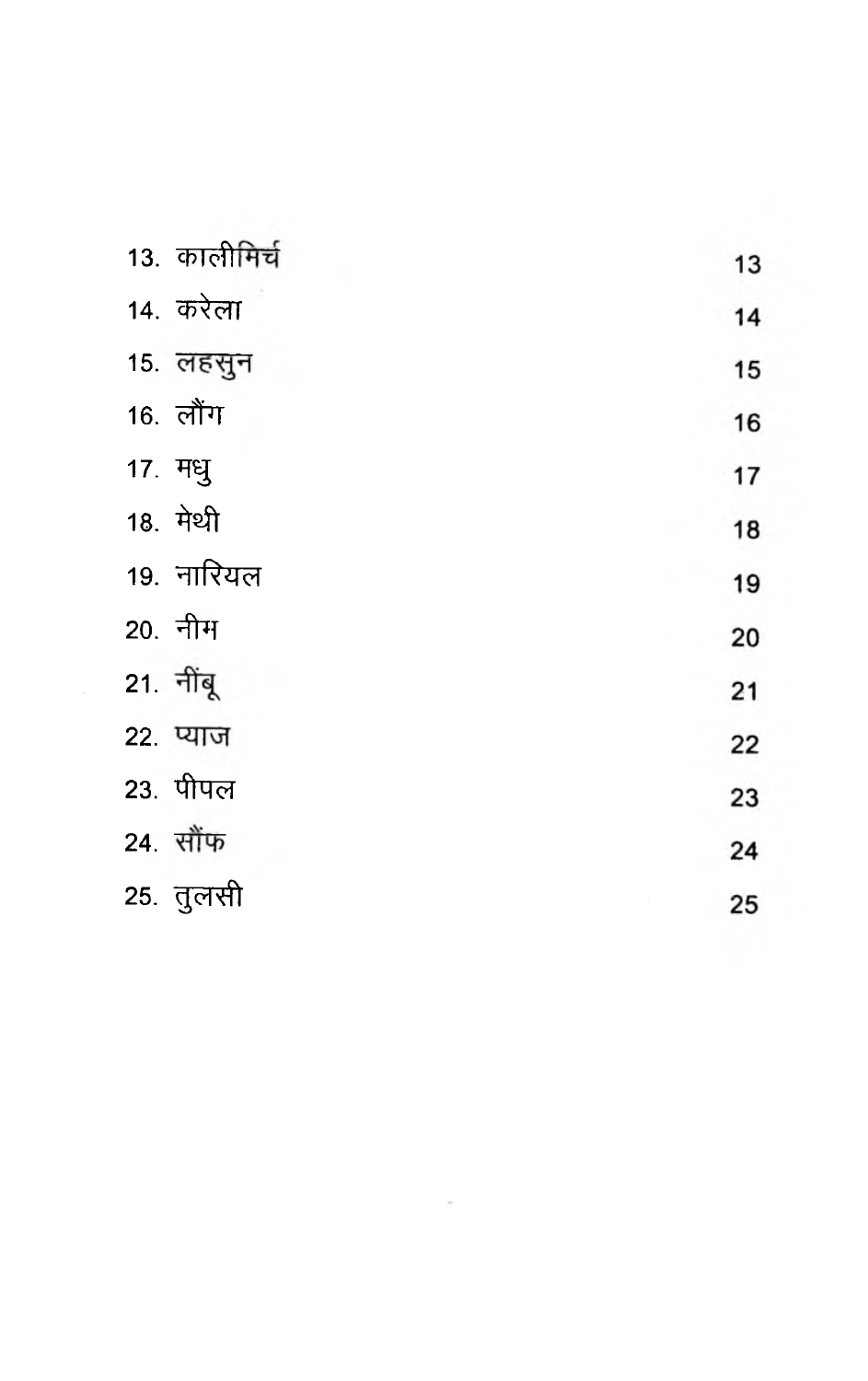#### प्राक्कथन

बहुत से रोग वंशागत एवं अन्य कारणों के अतिरिक्त अनुपयूक्त आहार शैली एवं जीवन शैली से पैदा होते हैं। मानवता ने हमेशा ही स्वस्थ एवं सुखद जीवन की प्राप्ति हेतु अस्वस्थता का सामना किया है। ऐसे प्रयास अतिप्राचीन काल से सतत रहे हैं। इन साहसिक प्रयत्नों से विभिन्न चिकित्सा प्रणालियों का उदभव हुआ है। भारत में जन्मी आयुर्वेद एक ऐसी जीवन शैली है जिसमें प्रकृति एवं मानव में समन्वय हेतु रोग निदान, रोकथाम एवं चिकित्सा की परिपूर्ण विधियां निहित हैं। अन्य भारतीय विज्ञान की भांति यह भी भारतीय दर्शन योग शास्त्र एवं विज्ञान से अभिन्न रूप से जुड़ी हुई है।

आधुनिक चिकित्सा विज्ञान यद्यपि बहुत सी बीमारियों के लिए औषधि अन्वेषण में सक्षम रहा है लेकिन मानवता के लिए पूर्ण स्वास्थ्य की कल्पना एक मृगतृष्णा के समान ही रही है। विशिष्ट प्रभावकारी कृत्रिम औषधियों से बहुत से प्रतिकूल प्रभाव हो रहे हैं जो कि मूल रोगों से भी अधिक खतरनाक हैं। आधुनिक चिकित्सा पद्धति के विपरीत आयुर्वेद विज्ञान प्राकृतिक औषधियों एवं आहार शैली पर आधारित एक समग्र चिकित्सा शास्त्र है। आयुर्वेद में प्रयुक्त बहुत सी औषधियां सर्व साधारण, के लिए आसानी से उपलब्ध होने वाली एवं घर पर ही बनाई जाने योग्य हैं।

 $\mathbf{i}$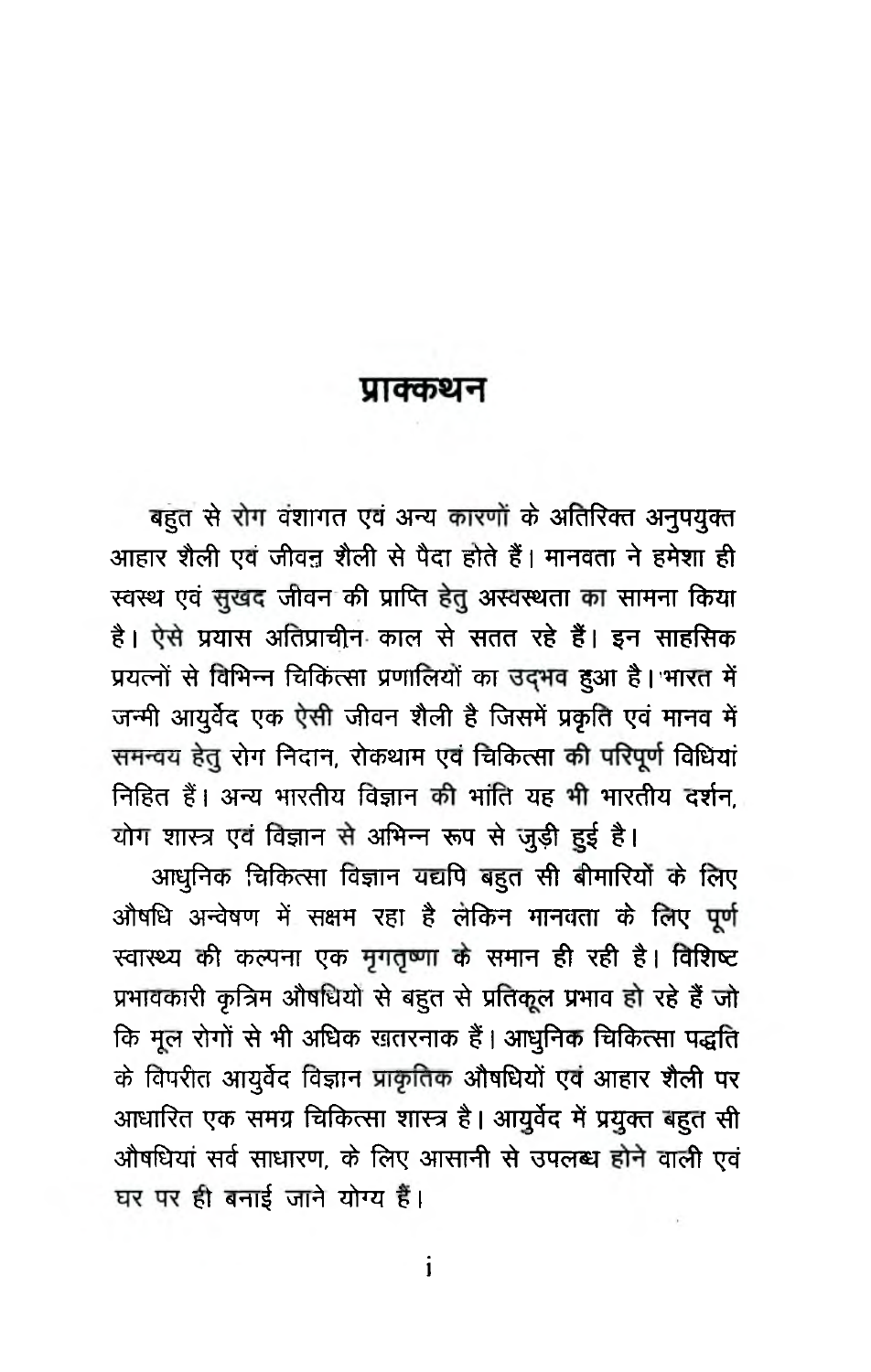इस पुस्तिका में रसोई में उपलब्ध द्रव्यों से बने साधारण नुस्खों का विवरण है। सामान्य रोगों जैसे अजीर्ण, खांसी-जुकाम आदि के उपचार में ये नुस्खे बहुत कारगर हैं। मधुमेह, जोड़ों के दर्द एवं चर्म रोग जैसी चिरकालिक बीमारियों के लिए इन्हे अन्य औषधियों के साथ प्रयुक्त किया जा सकता है।

मुझे आशा है कि यह पुस्तिका पाठकों के लिए लाभदायक होगी।

LA. dramat (डॉ0 जी0 वेलुच्चमी) निदेशक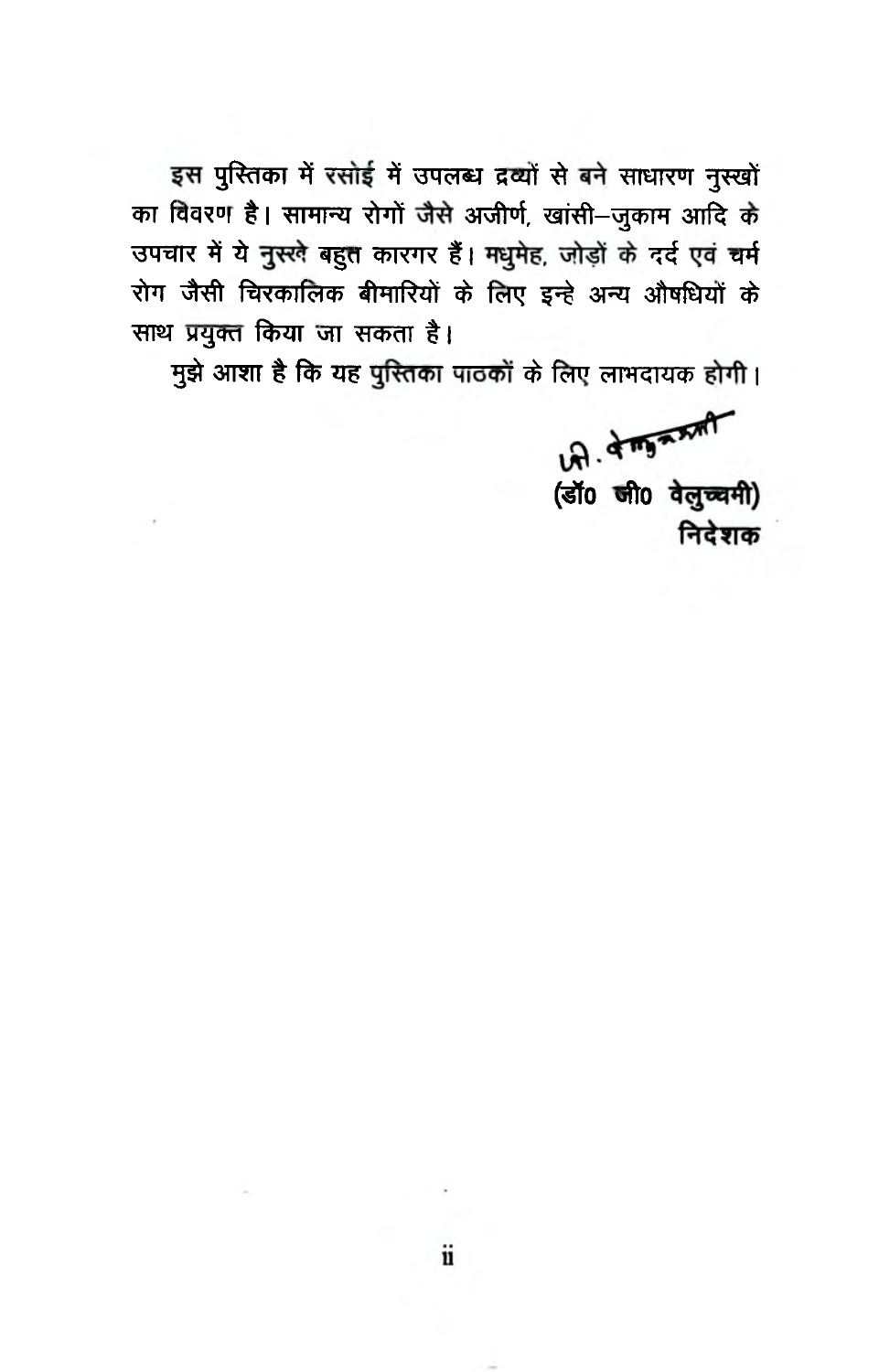#### हिदायतें

मात्रा

5 ग्राम-एक चाय चम्मचभर

5 मि. ली.-एक चाय चम्मचभर

- ▶ ये नुस्खे मुद् एवं चिरकालीन रोगों के लिए निर्दिष्ट हैं। यदि इनसे रोगी में दो-तीन दिन में कोई लाभ न हो तो नजदीक के चिकित्सक से परामर्श लैं।
- पुरितका में अंकित मात्रा वयस्कों के लिए निर्दिष्ट है तथा बच्चों हेतु इसकी आयुनुसार आधी अथवा चौथाई मात्रा लेनी चाहिए।
- ▶ मात्रा में परिवर्तन प्रकृति, सहनशक्ति एवं इच्छानुसार किया जा सकता है।
- ये नुस्खे कई दिनों तक नियमित रूप से प्रयुक्त किए जा सकते हैं लेकिन यदि कोई बेचैनी हो तो दवा तत्काल छोड़ देनी चाहिए।
- ▶ स्वरस बनाने के लिए ताजे औषध द्रव्यों को मिक्सी में बारीक पीसे। यदि आवश्यकता हो तो कुछ पानी मिलालें एवं कपड़छान करें।
- ◆ कल्क या पेस्ट बनाने के लिए औषध को बारीक पीसकर निर्दिष्ट द्रव में खरल करें।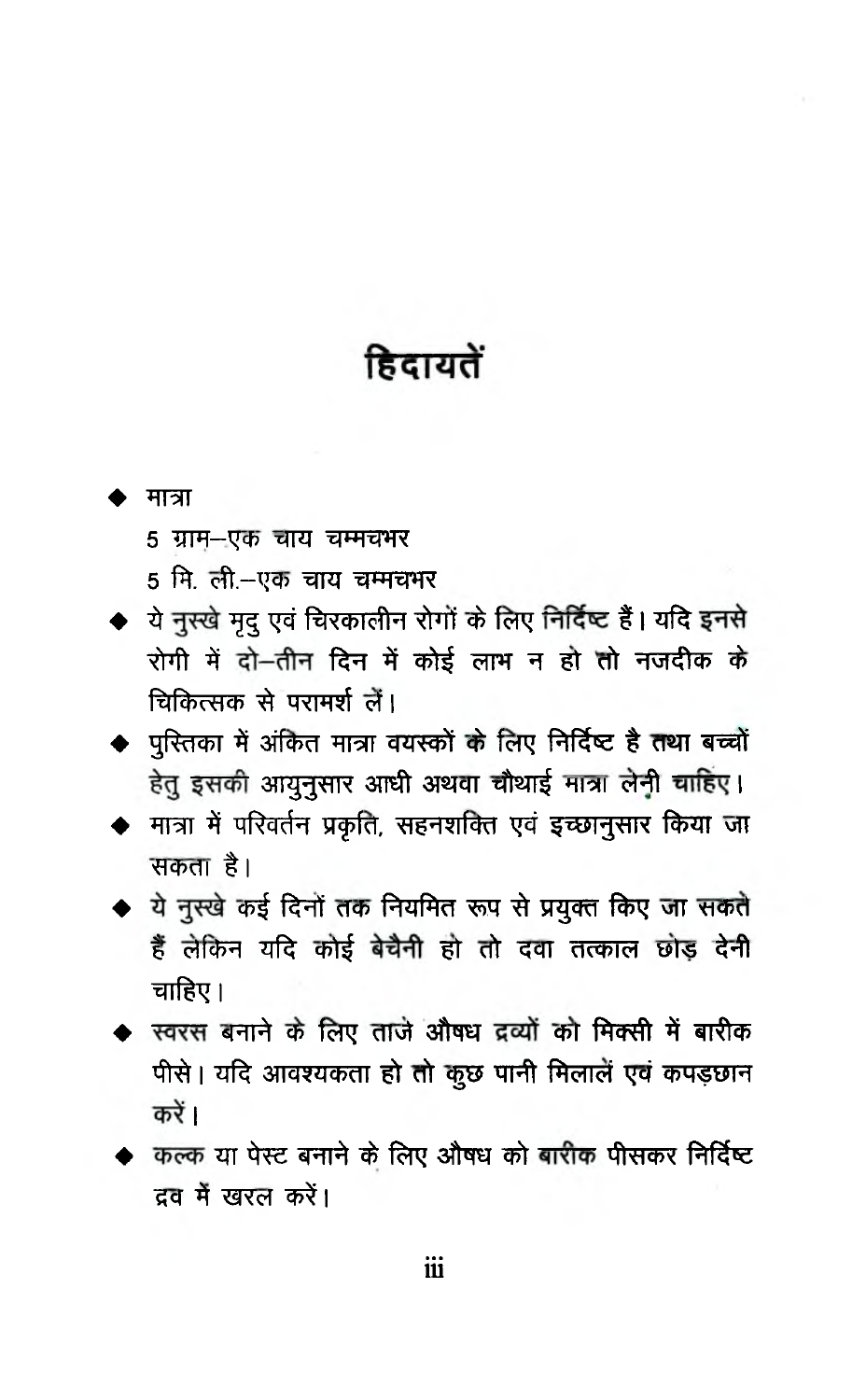- ▶ मसालेदार, खट्टे, तीखे, तले, भारी, अपाच्य, अधिक ठंडे व गर्म, बासी एवं अपथ्य आहार का परहेज करना जरूरी है।
- ▶ अनियमित आहार—शैली, निद्रा एवं व्यायाम की कमी बहुत सी बीमारियों की जड़ है।
- ▶ चाय व कॉफी का अधिक सेवन न करें। तम्बाकू, मदय एवं मादक द्रव्यों का परहेज जरूरी है।
- ♦ मानसिक तनाव का समाधान, मनोरंजन, ध्यान, भजन—प्रार्थना, खेल-व्यायाम, योग आदि क्रियाएँ व्यक्ति अपनी सामर्थ्य एवं रूचि के अनुसार करें।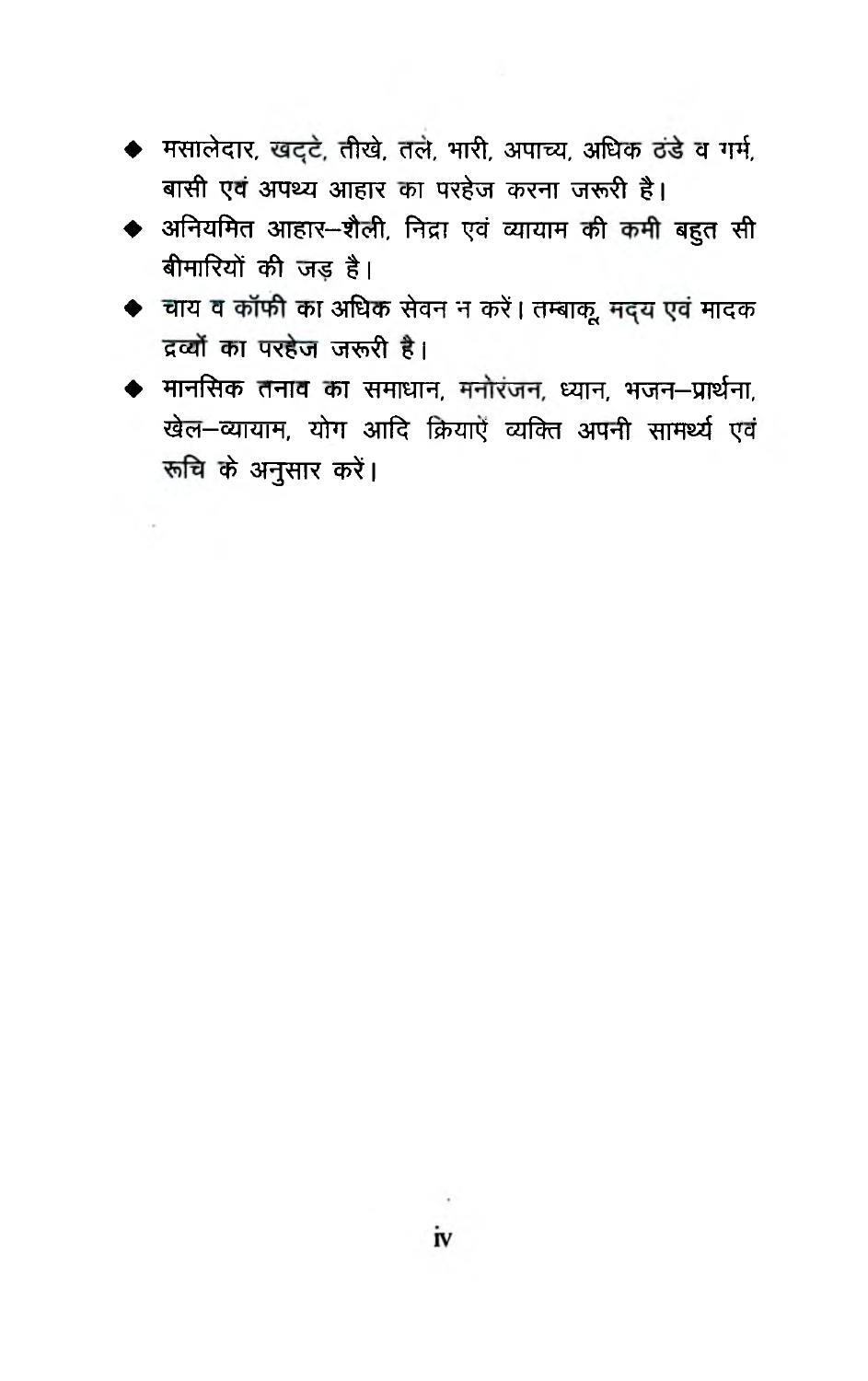# अदरक / सौंठ

(Zingiber officinale Rosc., आद्रक / शुण्ठी)

| अपच-         | 5 ग्राम अदरक के रस को नमक अथवा गुड़ के<br>साथ दिन में दो बार लें।       |
|--------------|-------------------------------------------------------------------------|
| कान दर्द-    | ताजे गरम रस की कुछ बूदें कान में डालें (कान<br>बहता हो तब न डालें)।     |
| गले की खराश— | 1 से 3 ग्राम सौंठ के चूर्ण को शहद के साथ लें।                           |
| दर्द में-    | 2 ग्राम सौंठ का काढ़ा बनाकर चौथाई कप<br>पीयें ।                         |
| सर्दी–जुकाम– | 2 से 3 ग्राम सौंठ को गुड़ के साथ दिन में 3<br>बार बराबर मात्रा में लें। |
|              | 10 मि. ली. अदरक के रस को नित्य प्रातः लेने<br>से सर्दी से बचाव होता है। |
| सिरदर्द–     | अदरक पीसकर लुगदी बनाकर माथे पर दिन<br>में 3-4 बार लेप लगाए।             |
| पेट दर्द-    | 5 मि. ली. अदरक का रस एक गिलास छांछ में,<br>नीबू तथा नमक के साथ लें।     |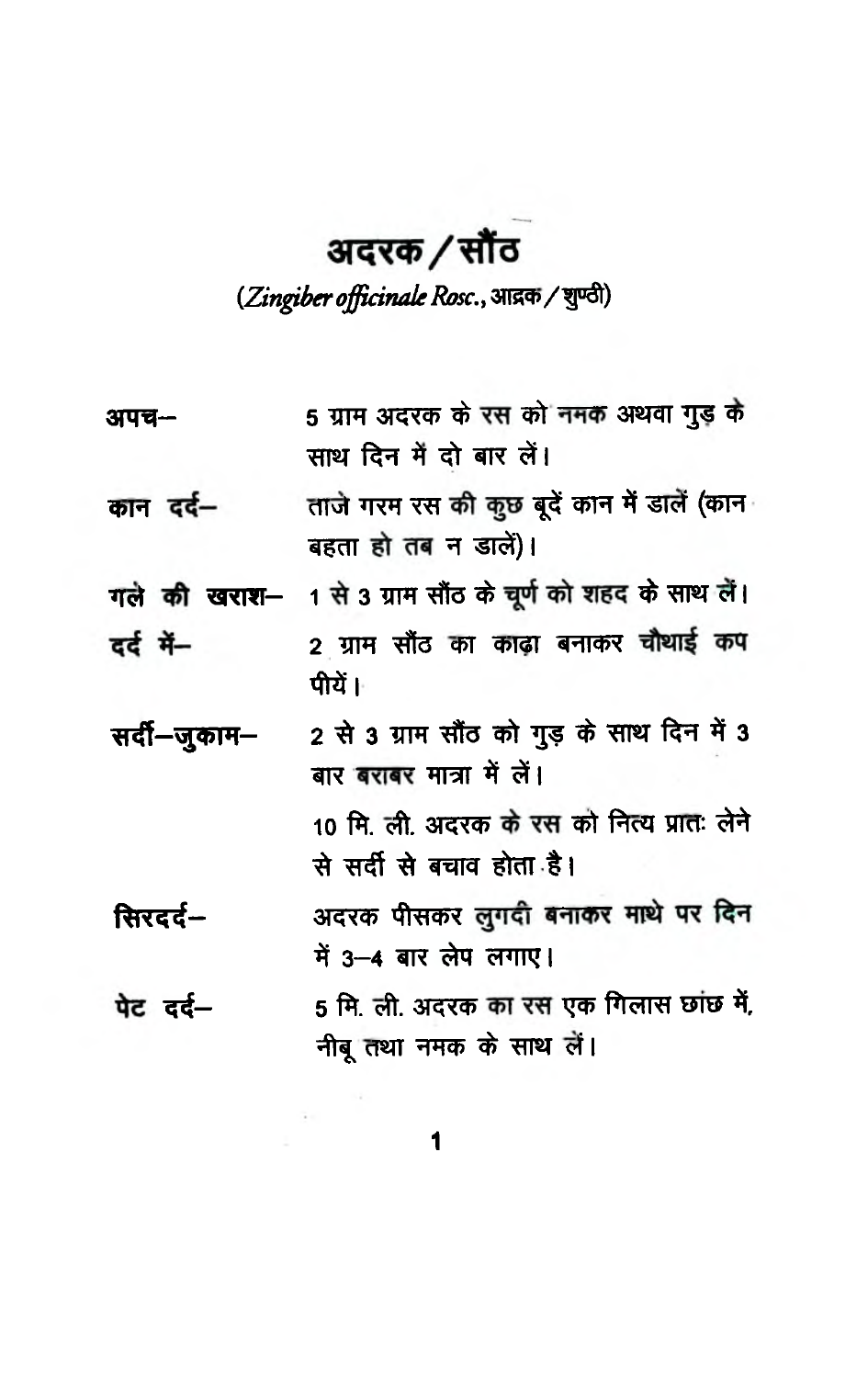#### **S T u T W T**

#### *(Trachyspremum ammi sprague.,*

- **बवासीर- विंग को बांग को बांग की बांग बे** बांग भार काला  $\vec{a}$   $\vec{b}$   $\vec{c}$   $\vec{d}$   $\vec{b}$   $\vec{d}$   $\vec{b}$   $\vec{d}$   $\vec{b}$   $\vec{d}$   $\vec{b}$
- Hहवारी के दर्द में-1 से 2 ग्राम चूर्ण 2-3 दिन गर्म दूध से लें।
- पित्ती- 1 से 2 ग्राम चूर्ण दिन में 2 बार पानी से ले।
- पेट दर्द- $1$  ग्राम चूर्ण को दिन में 2-3 बार गुनगुने पानी से लें।
- अफारा (गैस)- 2 ग्राम अजवाइन को 2 ग्रा. सौंफ के चूर्ण के साथ लें।
- पीनस (साइनस)- माथे पर तथा आंखों के निचले भाग पर चुर्ण का लेप बनाकर लगाए।
- **नाक बंद—** उबलने पानी में 1—2 ग्रा. चूर्ण डाल कर भाप लें।
- भूख न लगना- 1 ग्रा. चूर्ण को गरम पानी से भोजन से आधे घन्टे पूर्व लें।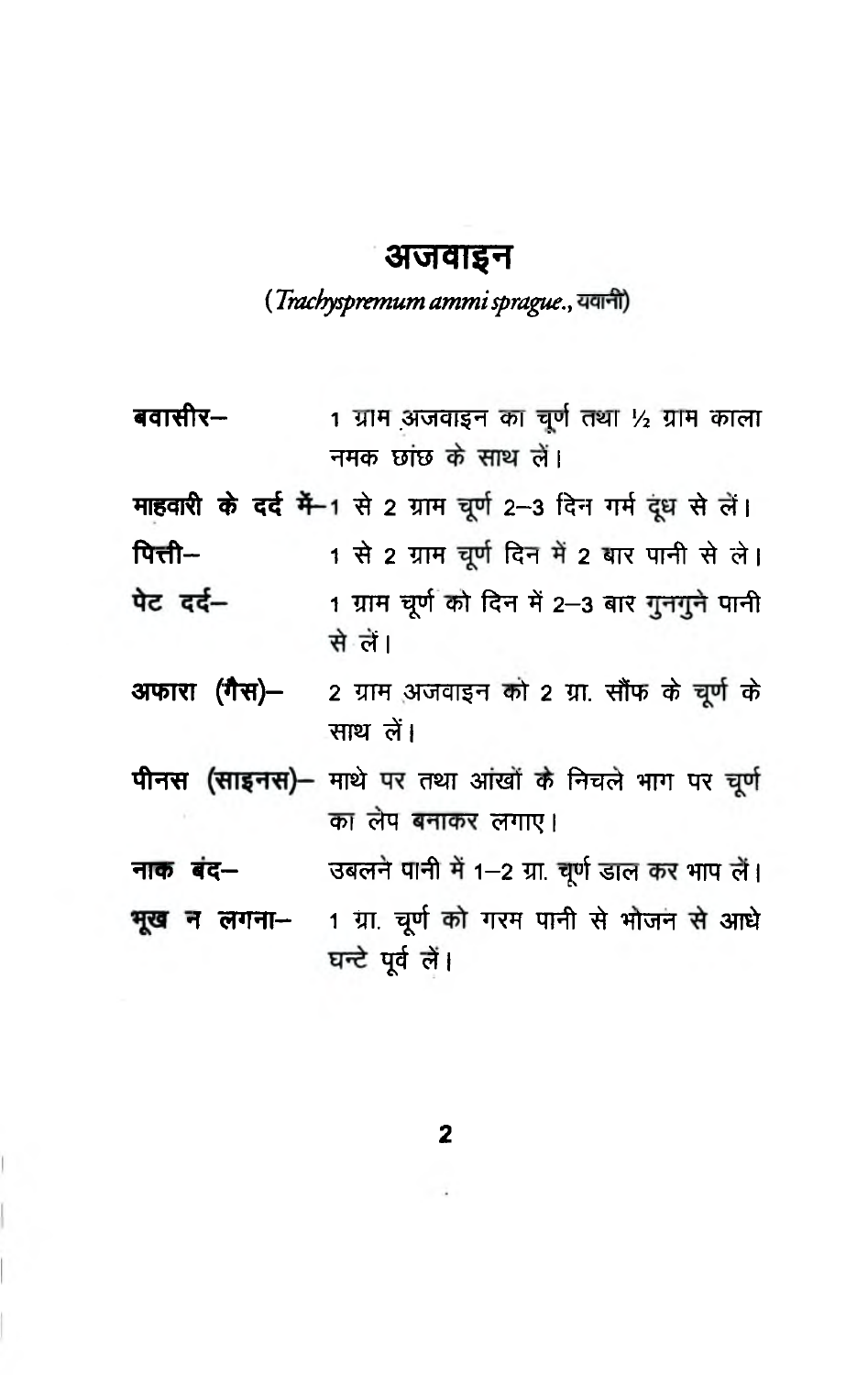#### अनार

# (Punica granatum Linn., दाड़िम)

|                      | यह सभी के लिए एक पौष्टिक फल है, इसे भोजन के साथ या                                                                                                        |
|----------------------|-----------------------------------------------------------------------------------------------------------------------------------------------------------|
|                      | किसी भी बीमारी की हालत में लिया जा सकता है।                                                                                                               |
| अपच–                 | 10 मि. ली. अनार का रस ½ ग्रा. काला नमक<br>तथा जीरा चूर्ण को शहद अथवा बूरा के साथ<br>भोजन से पूर्व मुख में रखें।                                           |
| खूनी बवासीर–         | 10 मि. ली. फल के रस को बूरा या मिशरी के<br>साथ दिन में 2 बार लें।<br>10 ग्रा. सूखे छिलकों के चूर्ण को बराबर मात्रा<br>में बूरा मिलाकर दिन में दो बार लें। |
| दस्त—                | 10 मि. ली. छिलकों के रस को दिन में 3 बार<br>लें। (फल अधिक मात्रा में लें।)                                                                                |
|                      | अम्लता (एसिडिटी)- 10 मि. ली. फलों का रस दिन में 2 बार लें।<br>फल खाने से भी लाभ होता है।                                                                  |
| मुख बास—<br>मुंहासे— | छिलकों को उबाल कर दिन में 3-4 बार<br>(मुंह की दुर्गन्ध) कुल्ला/गरारें करें।<br>बीज का लेप बनाकर मुंहासों पर लगाए।                                         |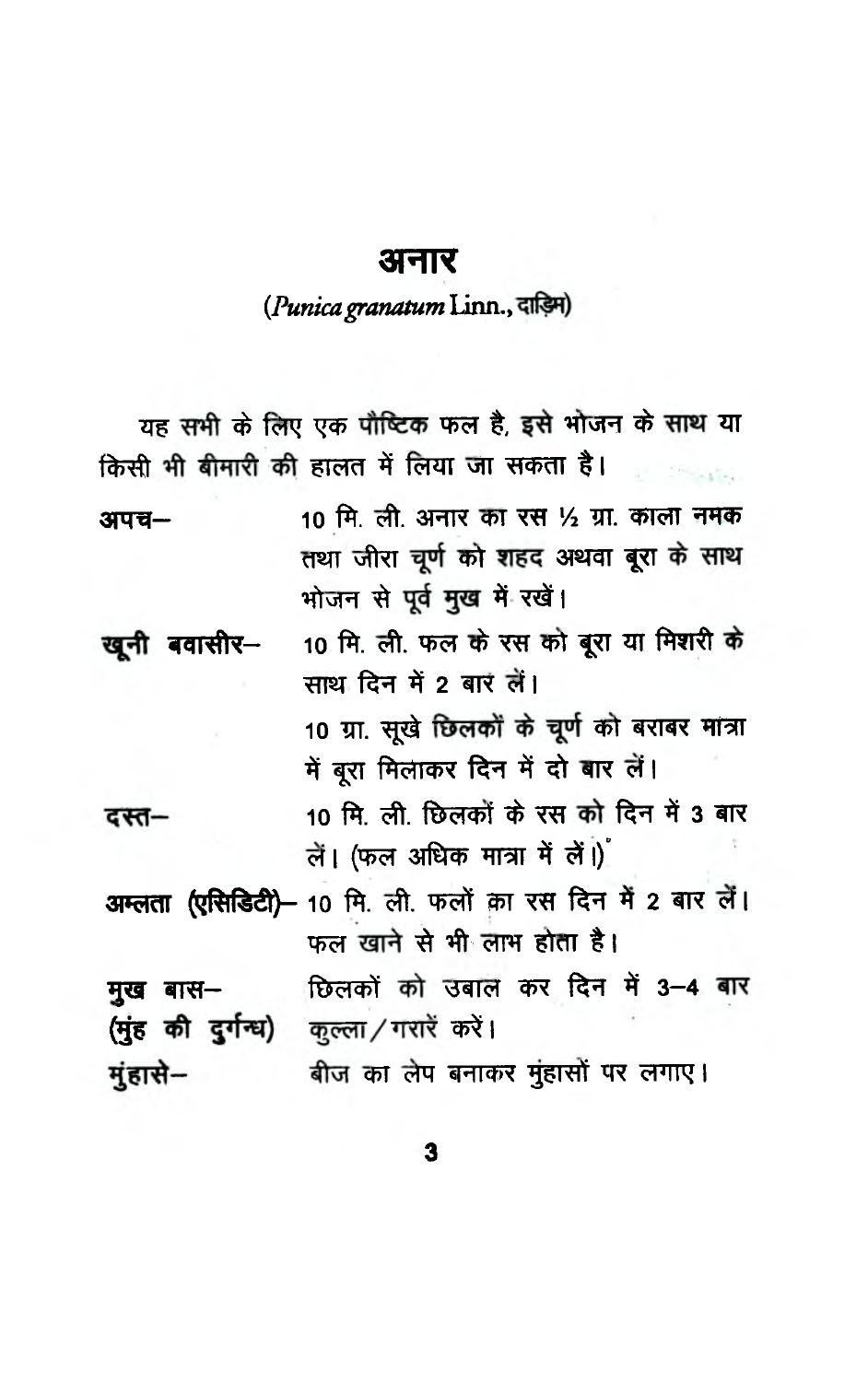### आंवला

(Emblica officinalis Gaertn., आमलकी)

|                                                                       | सामान्य स्वास्थ्य के लि आंवला पुष्टक तथा स्वास्थ्य वर्धक है। |  |
|-----------------------------------------------------------------------|--------------------------------------------------------------|--|
| अम्लता पेट के-                                                        | 3 से 5 फलों के चूर्ण को दिन में दो बार दूध                   |  |
| घाव / कब्ज                                                            | से लें अथवा 10-20 मि. लि. फलों का रस                         |  |
|                                                                       | दिन में 2 बार लें अथवा कच्चा आंवला भी                        |  |
|                                                                       | खा सकते है।                                                  |  |
| तनाव–                                                                 | 25–50 ग्रा. फलों के छिलकों को छाछ में                        |  |
|                                                                       | पीस कर माथे पर लेप करें।                                     |  |
| मधुमेह–                                                               | 10–20 मि. ली. ताजे फलों का रस तथा                            |  |
|                                                                       | इतनी ही मात्रा में ताजी हल्दी के रस को                       |  |
|                                                                       | दिन में 2 बार लें।                                           |  |
| बाल सफेद होना/-फलों को कूट कर रात भर पानी में डुबा कर                 |                                                              |  |
| <b>बालों का गिरना/रूसी</b> रखें, नहाने से एक घन्टे पूर्व सिर पर लगाए। |                                                              |  |
|                                                                       | 1–2 ताजे फल मित्य प्रातः खाने से बालों को                    |  |
|                                                                       | असामयिक सफेद होने से रोकता है।                               |  |
|                                                                       | मसूख़े से खून बहना- आंवले के बारीक चूर्ण से दातों पर हल्के   |  |
|                                                                       | हाथो से मन्जन करें।                                          |  |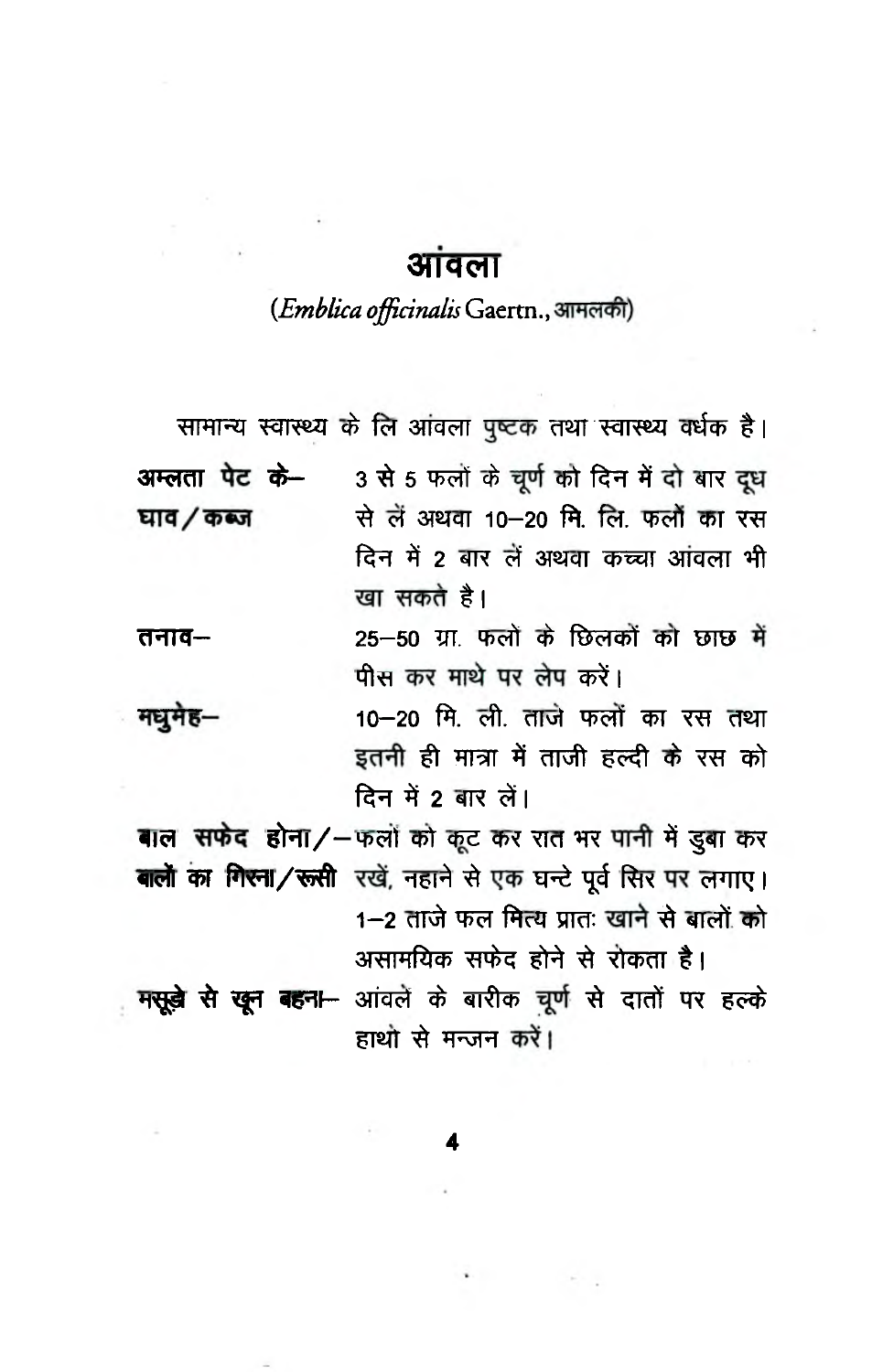#### दालचीनी

#### (Cinnamonmum zeylanicum Blume, त्वक)

|        | इसका सामान्यतः मसालों के रूप प्रयोग किया जाता है। यह<br>पाचक है तथा इसकी मधुर खुशबू दिमाग को आराम पहुंचाती है। |
|--------|----------------------------------------------------------------------------------------------------------------|
| अपच-   | 2 ग्रा. छाल के चूर्ण को दिन में 2 बार पानी से लें।                                                             |
|        | भूख न लगना- 2 ग्रा. दालचीनी तथा अजवायन बराबर मात्रा<br>में लेकर तीन भाग कर भोजन से पूर्व चबाएं।                |
| उल्टी− | 1 से 2 ग्रा. चूर्ण को तीन बराबर भाग में कर<br>शहद से दिन में 3 बार ले।                                         |
|        | सिर दर्द/तनाव- पानी में रगड़ कर माथे पर लेप करे।                                                               |
|        | दिमागी तनाव- छाल को मसल कर रूमाल अथवा तकिए में<br>रखें।                                                        |
|        | सूखी खांसी- इसके चबाने से सूखी खांसी में आराम मिलता<br>है ।                                                    |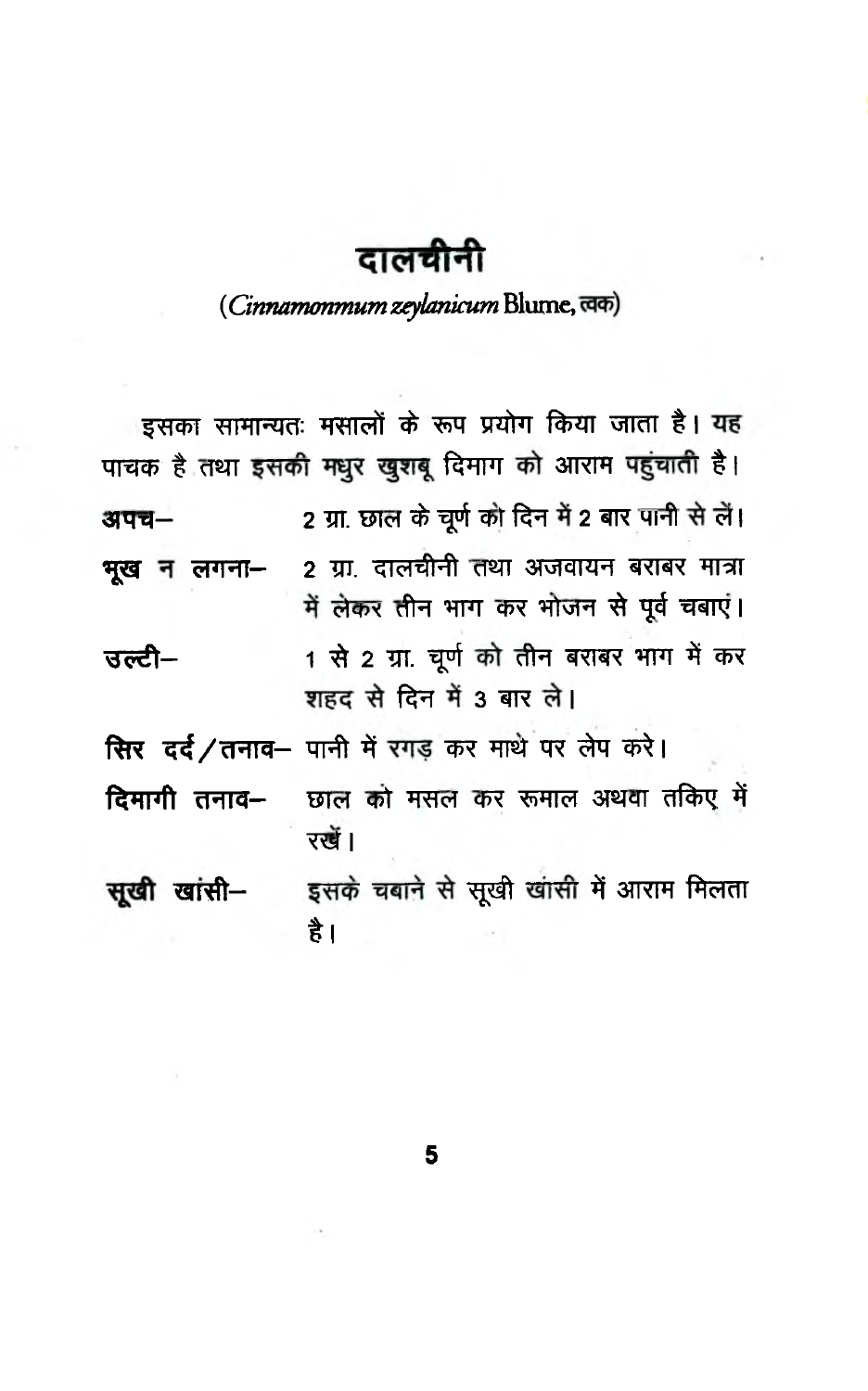### धनियाँ

#### (Coriandrum sativum Linn., धान्यक)

| 3 ग्रा. चूर्ण का काढ़ा बनाकर थोड़ी मिश्री<br>एवं हल्दी चूर्ण डालकर दिन में 3 बार लें<br>अथवा धनिया चूर्ण की चाय बनाकर नित्य<br>प्रातः काल लेने से सर्दी जुकाम तथा पाचन<br>सम्बन्धी विकार में लाभ होता है। |
|-----------------------------------------------------------------------------------------------------------------------------------------------------------------------------------------------------------|
| 2-3 ग्रा. चूर्ण को गुड़ के साथ दिन में 2<br>बार 5 दिन लगातार ले।                                                                                                                                          |
| लू लगने पर तथा जरीर--चूर्ण का काढ़ा बनाकर मिश्री और एक                                                                                                                                                    |
| चूटकी नमक के साथ बार बार पीऐ।                                                                                                                                                                             |
| 3 ग्रा. चूर्ण का 20 मि. ली. क्वाथ तथा<br>चूटकी भर अदरक चूर्ण दिन में 3 बार लें।                                                                                                                           |
| 5 ग्रां. चूर्ण का क्वाथ बनाकर 20 मि. ली.<br>की मात्रा में थोड़ी मिश्री डालकर दिन में<br>3-4 बार लें।                                                                                                      |
|                                                                                                                                                                                                           |

6

 $\begin{array}{c} \end{array}$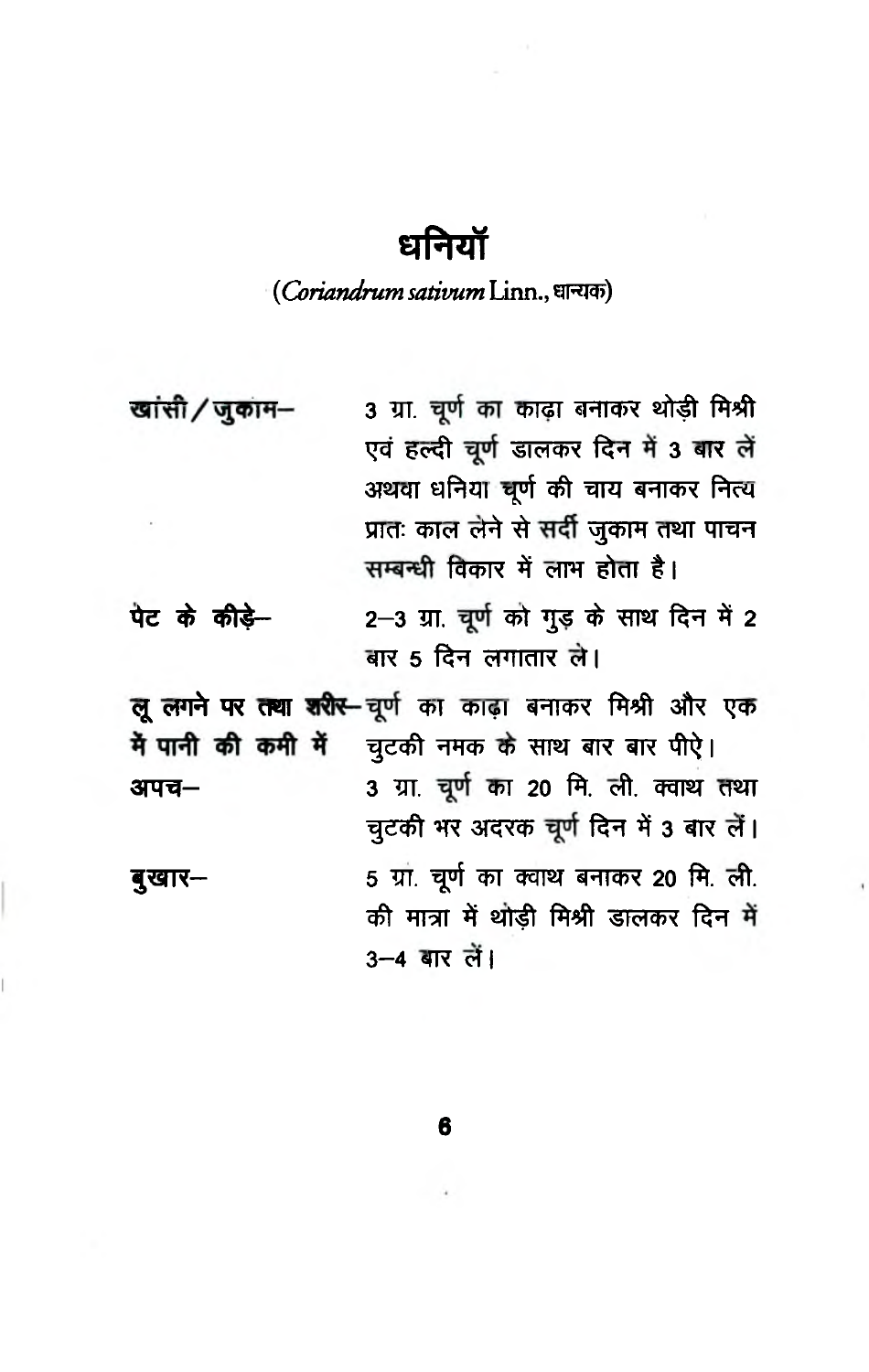# **हलायची**<br>(*Elettaria cardamomum Maton*, एला)

| हिचकी—             | 1-2 फलों को चबाना चाहिए। (एक दिन में चार से<br>अधिक नहीं)                                                                                                          |
|--------------------|--------------------------------------------------------------------------------------------------------------------------------------------------------------------|
| उल्टी ∕ कै–        | 250—500 मि. ग्रा. सूखे बीज का पाउंडर घी में<br>मिलाकर शहद के साथ दिन में 3 बार।                                                                                    |
| श्वास में दुर्गंध– | 1--2 बीजों को धीरे—धीरे चबाना चाहिए। (एक<br>दिन में चार से अधिक नहीं)।                                                                                             |
| उल्टी / दस्त $-$   | 2 ग्रा. इलायची भूनकर पीस लें एवं शहद के<br>साथ एक दिन में चार–पांच बार लें।                                                                                        |
| सर्दी–             | 3 ग्रा. धनिया, 2 ग्रा. मेथी बीज थोड़ी सा हल्दी<br>पाउडर से 20 मि. ली. क्वाथ निर्मित करें—2 से<br>3 बार दिन में लेना चाहिए।                                         |
|                    | कफ रोग (खाँसी)– चौथाई चम्मच इलायची पाउडर, एक चम्मच<br>शहद के साथ 3 से 4 बार दिन में लें।<br>इलायची को चबाने रहना (एक दिन में 3 से<br>अधिक नहीं) कफ निरोधक होता है। |
|                    |                                                                                                                                                                    |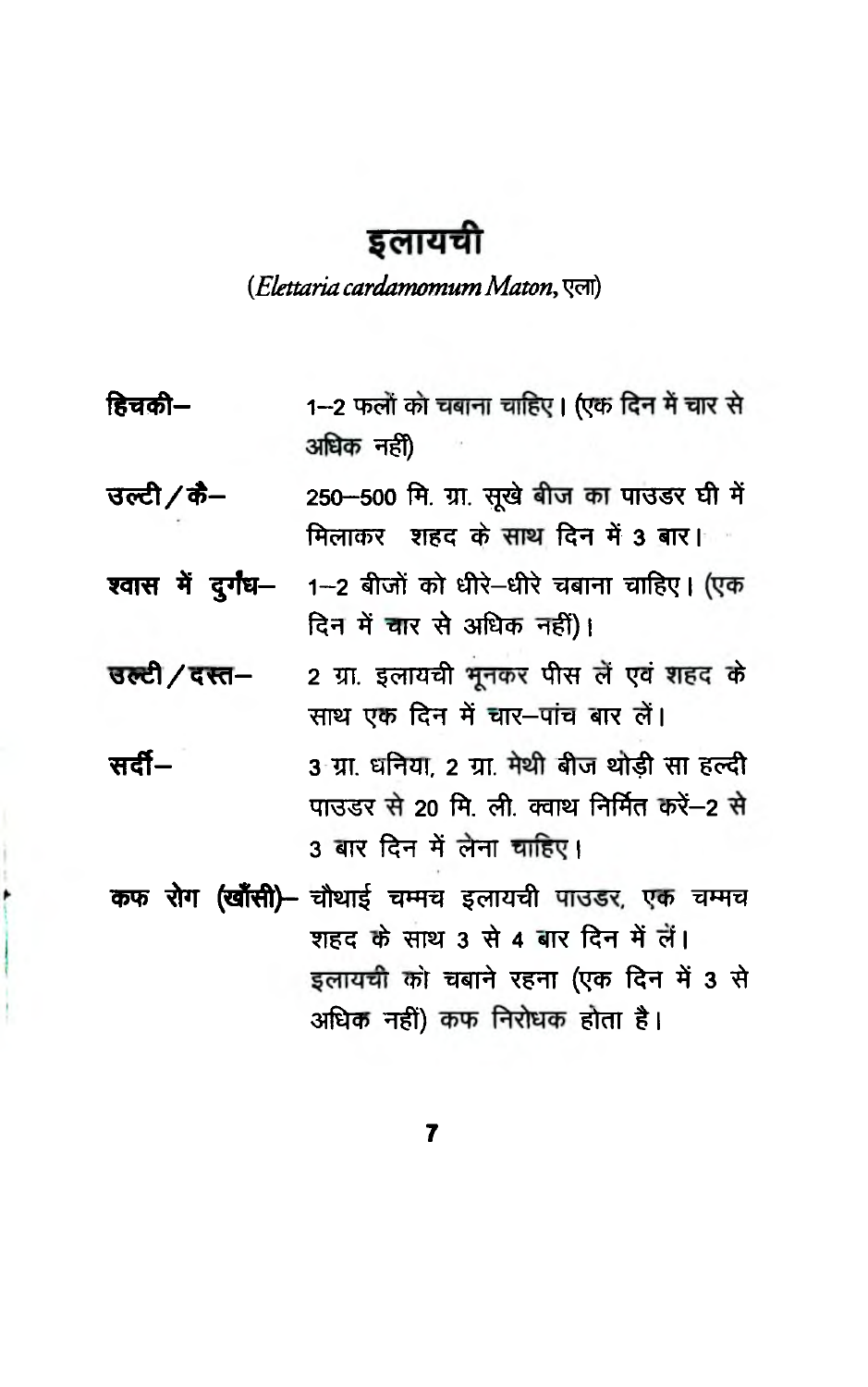# ंदी<br>(*Clarified Butter*)

ł

| मानसिक स्वास्थ्य के लिए बहुत अच्छा है। | आयुर्वेदिक चिकित्सा पद्धति में अनेक औषधियों के निर्माण में घी<br>का प्रयोग किया जाता है। घी का समुचित प्रयोग शारीरिक एवं |
|----------------------------------------|--------------------------------------------------------------------------------------------------------------------------|
|                                        | अल्सर <b>⁄घाव (व्रणे)⁄जलने पर</b> —प्रभावित स्थान पर हल्दी और मुलेठी<br>चूर्ण डाल कर उबाल कर ठंडा करके<br>लगावें ।       |
| भूख न लगने पर ∕ मंदाग् <del>नि ।</del> | भोजन में हींग एवं जीरा घी में भून<br>कर लें।                                                                             |
| स्मरण शक्ति—                           | बच्चों के लिए प्रतिदिन घी का प्रयोग<br>स्मरण शक्तिवर्धक होता है।                                                         |
| g                                      | रात्रि में सोते समय एक कप गरम<br>दूध में 5 मि. ली. घी मिलाकर, मिश्री<br>के साथ प्रयोग।                                   |

8

ä,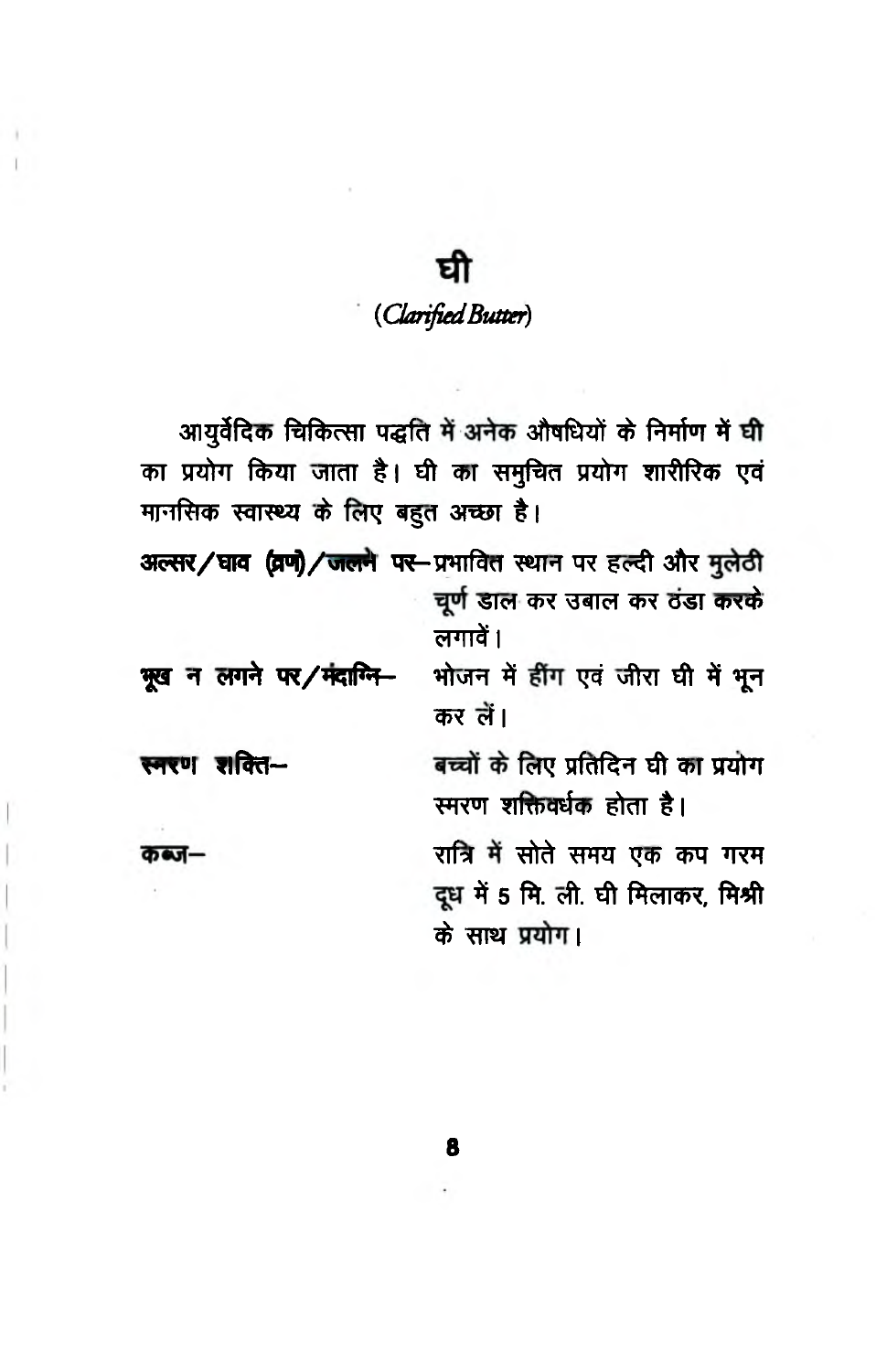# हल्दी

#### (Curcuma longa Linn., हरिद्रा)

| मध्         | इसका 10 मि. ली. ताजा रस, 10 मि. ली.<br>आंवला रस के साथ दिन में दो बार लें।                                                                          |
|-------------|-----------------------------------------------------------------------------------------------------------------------------------------------------|
| मुंहासे—    | प्रभावित जगह पर इसका लेप दिन में दो बार।<br>जल या दूध के साथ हल्दी का प्रयोग या इसके<br>क्रीम का चेहरे पर नियमित लेप त्वचा को<br>निखारता है।        |
| सर्दी–      | इसका 2 ग्रा. पाउडर गुन-गुने दूध एवं मिश्री<br>के साथ दिन में दो बार लें।                                                                            |
| जनित रोग—   | <b>धाव/अल्सर/त्वचा-</b> हल्दी के काढ़े से घाव साफ किया जाए तथा<br>हल्दी का लेप किया जाए। घी/नारियल तेल<br>के साथ लेप बनाकर प्रभावित स्थान पर लगाएँ। |
| त्वचा एलजी– | 1-3 ग्राम पाउडर गुड़ के साथ-दिन में दो बार<br>लें ।                                                                                                 |

 $\mathbf{9}$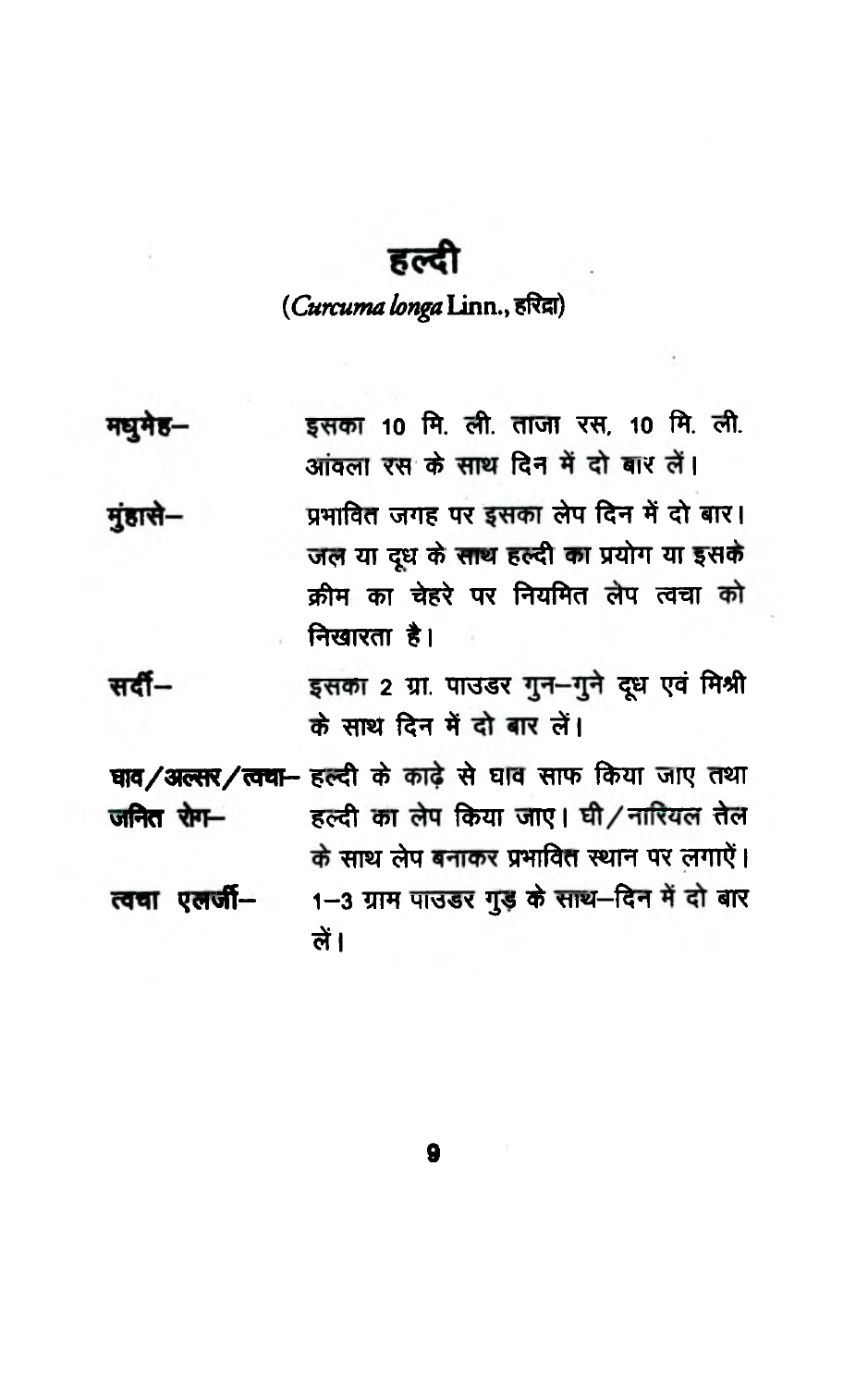#### हींग

#### (Ferula narthex Boiss., हिंगू)

भोजन में प्रतिदिन हींग का प्रयोग पाचन क्रिया एवं मंदाग्नि के लिए लाभप्रद होता है। इसके प्रयोग का अच्छा तरीका है कि थोड़े से घी में भूनकर इसका प्रयोग किया जाए।

| पेट दर्द-  | जल में घोल कर नाभि के चारों ओर लेप                          |
|------------|-------------------------------------------------------------|
|            | करें तथा सभी नाखूनों में लगावें। बच्चों                     |
|            | एवं शिशुओ में विशेष रूप से जहाँ उदरीय                       |
|            | समस्या है उसमें यह बहुत ही सहायक                            |
|            | है। ½ ग्रा. हींग की घी में भूनकर, मक्खन                     |
|            | के साथ दिन में दो बार प्रयोग करें।                          |
| दांत दर्द– | भुनी हुई हींग को दर्द करने वाले दाँत                        |
|            | पर रूई में रखकर लगावें।                                     |
|            | क्र बन समाने पर / मंतानि- भोजन करने से पहले भी में भनी हर्द |

ृहुइ हींग एवं अदरक का एक टुकड़ा, मक्खन के साथ लें।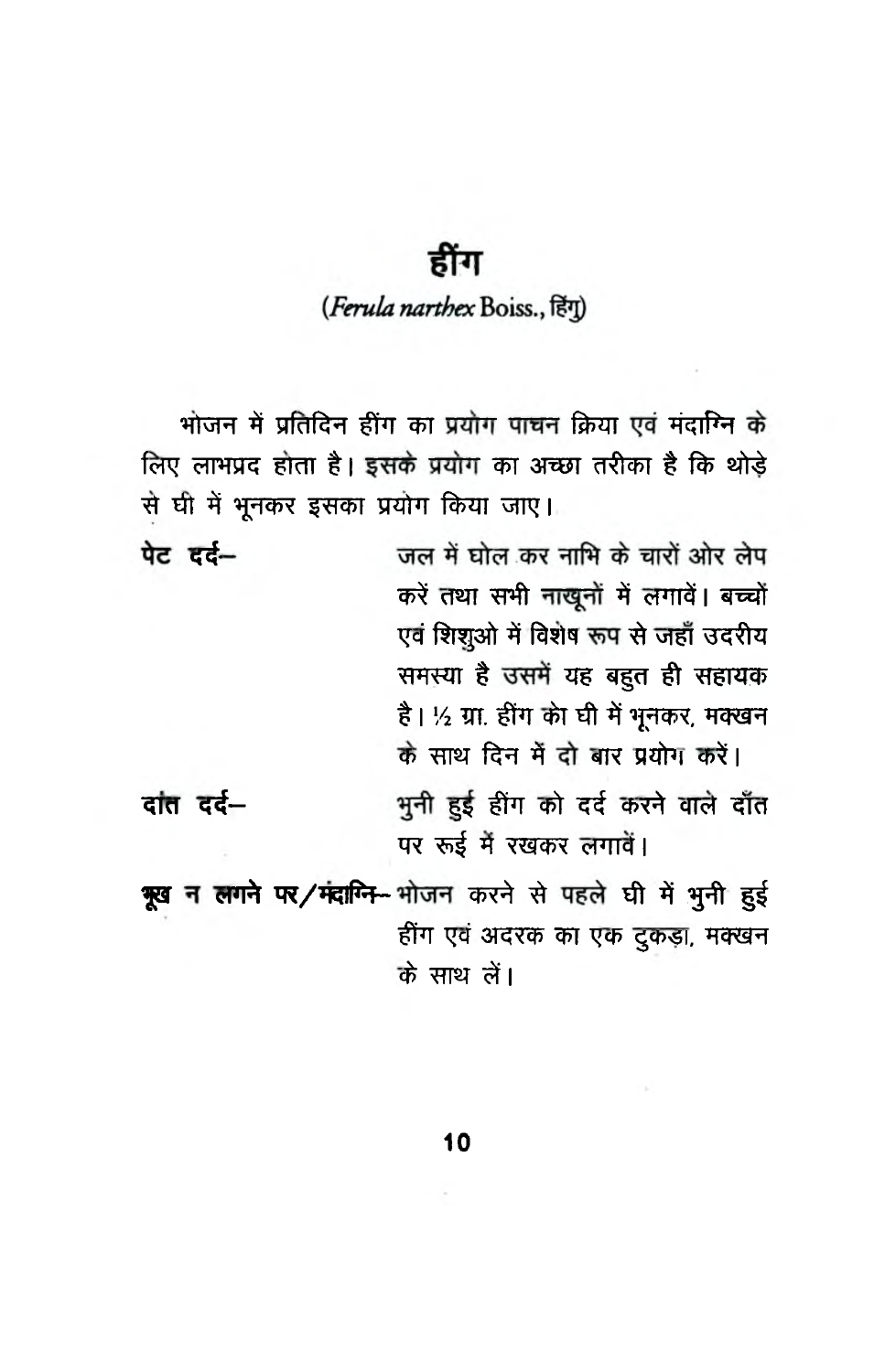#### जायफल

(Myristica fragrans Houtt., जातीफल)

| बच्चों में डायरिया- पाउडर या फल को साफ स्थान पर पीस कर दूध |
|------------------------------------------------------------|
| या जल के साथ दिन में 3-4 बार दें।                          |
| यदि बच्चा सोता नहीं है (बेचैन है) एवं चिड़चिड़ा            |
| स्वभाव का है तो इसके ¼ से ½ ग्राम फल का                    |
| पाउडर दूध के साथ दिन में 3-4 बार दें।                      |
| चेहरे पर झांई पड़ना एक सामान्य शिकायत है;                  |
| विशेषकर ऐसी औरतों में जो मासिक धर्म के                     |
| करीब हों। जायफल को दूध में घिस कर प्रभावित                 |
| जगह पर लगाने से लाभ मिलता है।                              |
| यदि डायरिया के कारण दर्द है तो इसका 2                      |
| ग्राम पाउडर गुन-गुने जल के साथ दिन में                     |
| 3-4 बार लें। इससे दर्द का शमन होता है।                     |
|                                                            |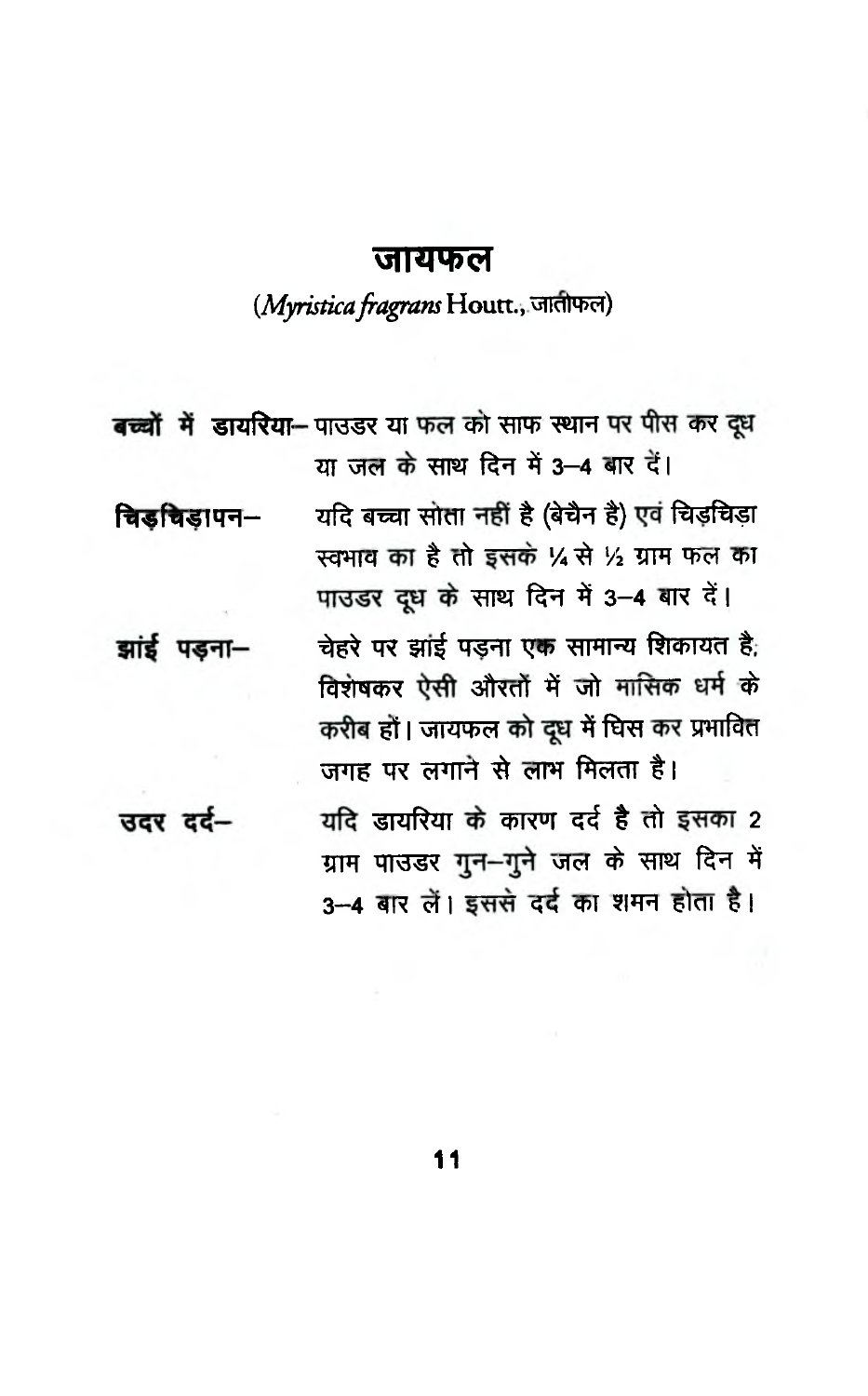# जीरा

# (Cuminum vyminum Linn., जीख)

| अपच–       | सूखे जीरे का 3 ग्राम पाउडर एवं थोड़ा काला<br>नमक गुन-गुने जल से दिन में तीन बार लें।                                                                  |
|------------|-------------------------------------------------------------------------------------------------------------------------------------------------------|
|            | डायरिया / पेचिस- सूखे जीरे का 1-2 ग्रा. पाउडर, 250 मि. लि.<br>मक्खन के साथ दिन में चार बार लें।                                                       |
| खट्टी डकार | <b>उच्च-अम्लता / --</b> 5–10 ग्रा. घी में जीरे को उबाल कर भोजन के<br>समय चावल में मिलाकर लें।                                                         |
| त्वचा रोग- | 1-2 ग्रा. जीरा पाउडर, दूध के साथ दिन में दो<br>बार लें।                                                                                               |
| सर्दी–     | 2 ग्रा. जीरा, 2 ग्रा. धनिया, 1 ग्रा. हल्दी, 1 ग्रा.<br>मेथी पाउडर एवं थोड़ी सी कालीमिर्च का काढ़ा<br>शहद/चीनी एवं नीबू के साथ दिन में तीन<br>बार लें। |
| खोंसी–     | उपर्युक्त का क्वाथ या इसके कुछ दानों को<br>चबाकर खाने से खाँसी एवं कफ के निरोध में<br>सहायक होता है।                                                  |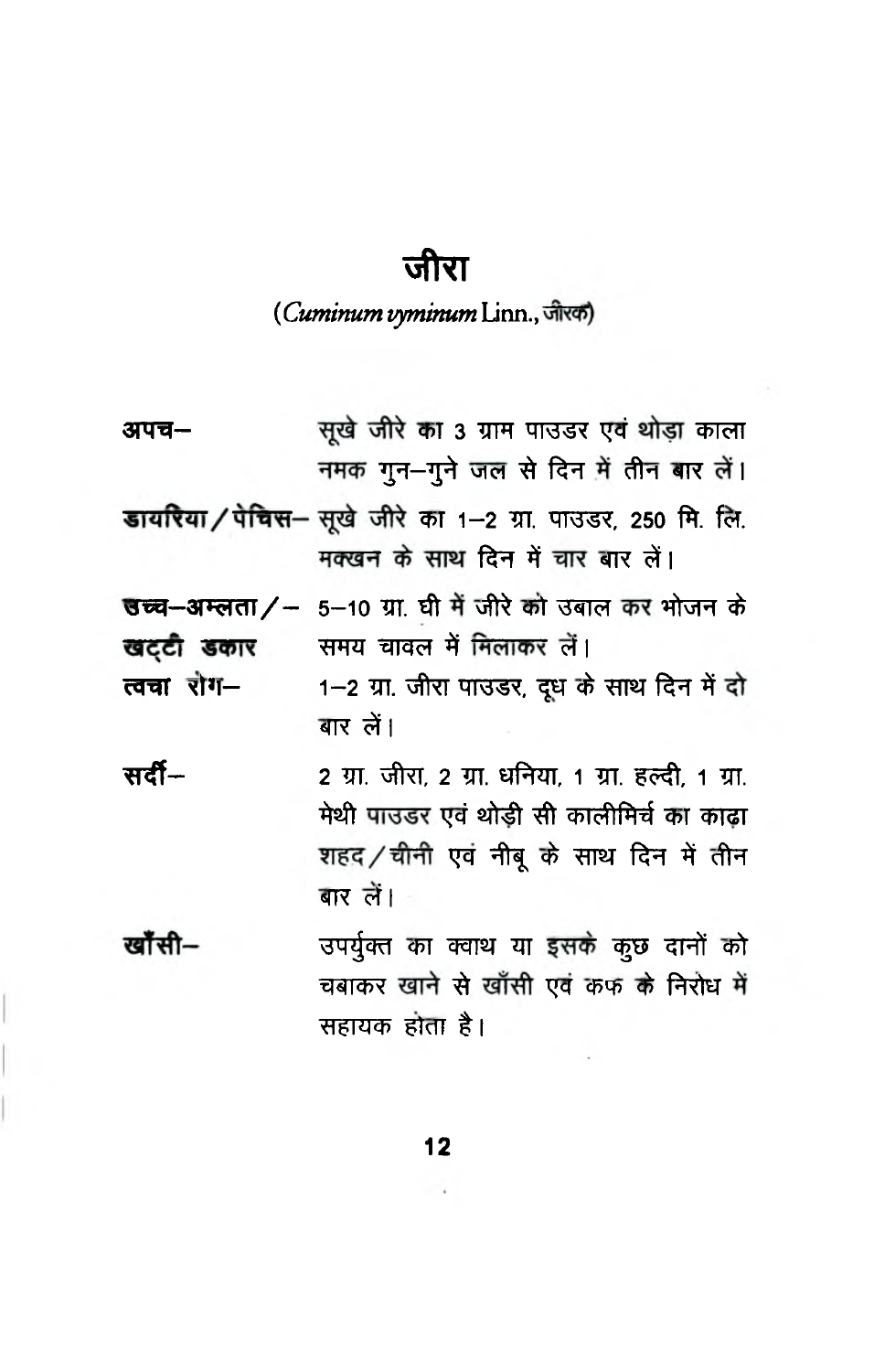#### कालीमिर्च

(Piper nigrum Linn., मरिच)

कालीमिर्च के एक ग्राम चूर्ण को घी एवं शहद खौंसी– के साथ दिन में 2 बार लें। नारियल के तेल में थोड़ा सा चूर्ण मिलाकर चर्म रोग-रुग्ण स्थान पर लगावें। 1-2 ग्राम चूर्ण घी में भूनकर दिन में 2 बार गले की खराश– (गला बैठना) मुख में रखकर हल्का चबाते हुए चूसे। बीज के 1-2 ग्राम चूर्ण को 1 चम्मच देसी हिचकी— खाँड के साथ दिन में 2 बार लेना चाहिए। भोजन से पहले थोड़ा काली मिर्च का चूर्ण अपचन— अदरक एवं सेंधा नमक के साथ लेना चाहिए। नीबू की शिकजी में एक चुटकी भर कालीमिर्च भूख न लगाना-चूर्ण मिलाकर भोजन से आधा घंटा पहले लेना चाहिए। मसूड़ों से खून आना/- नमक के गरम पानी से गरारे करके चुटकी भर चूर्ण को शहद मे मिलाकर मसूड़ों पर श्वास में दुर्गन्ध

दिन में दो बार मलें।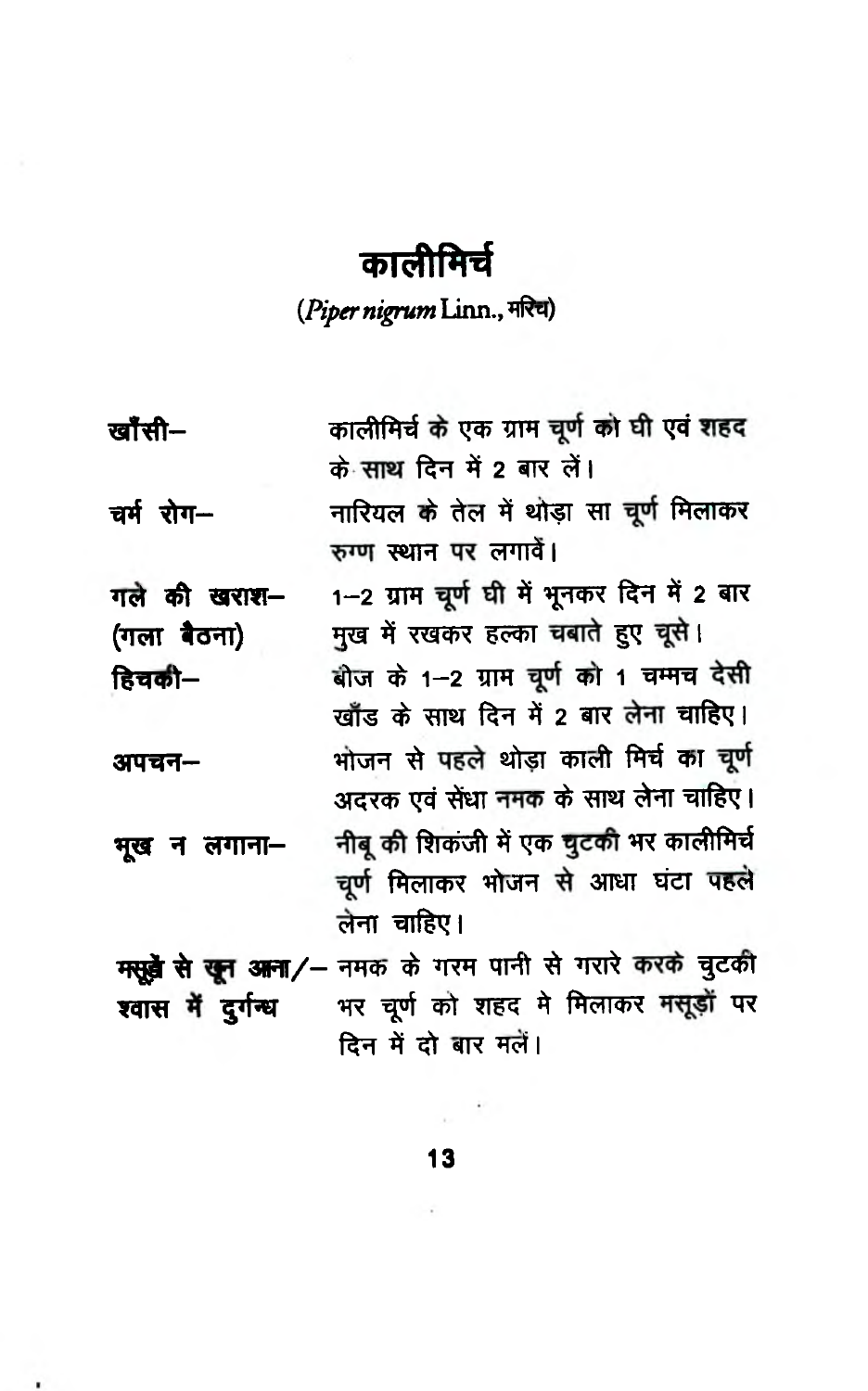#### करेला

#### (Momordica charantia Linn., कारवेल्लक)

| अपचन–         | 5–10 मि. ली. फल का रस दिन में 2 बार<br>पिलायें ।                               |
|---------------|--------------------------------------------------------------------------------|
| मधुमेह—       | करेले के 1 से 3 ग्राम बीज के चूर्ण को पानी के<br>साथ दिन में 2 बार लेना चाहिए। |
| भूख न लगना–   | 5-10 मि. ली. फल के रस को मट्ठे के साथ<br>दिन में 1-2 बार लेना चाहिए।           |
| चर्म रोग–     | प्रातः काल खाली पेट 5–10 मि. ली. फल का<br>रस लेना चाहिए।                       |
| पेट के कीड़े— | 10 मि. ली. करेले के फल का रस गुड़ के साथ<br>प्रातः काल 3 दिन तक दें।           |
| मुहांसे–      | 5–10 मि. ली. फल का रस प्रांतः काल खाली<br>पेट पिलायें।                         |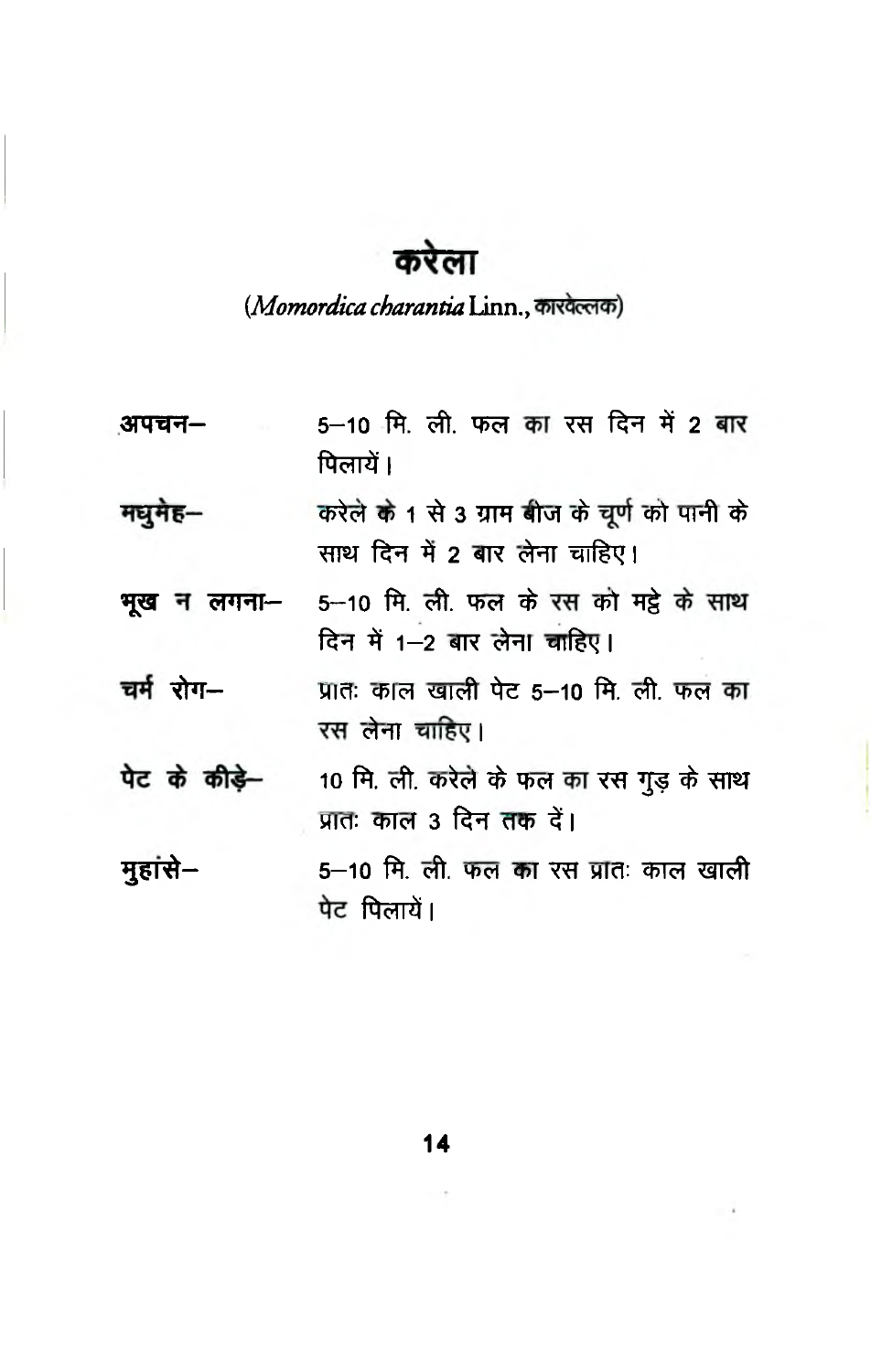#### लहसून

#### (Allium sativum Linn., रसौन)

कान में दर्द-1) 2-3 बूंद रस गरम कर के कान में दो बार <u> दालें।</u> 2) लहसून को कूट कर नारियल या सरसों के तेल में उबाल कर कान में प्रतिदिन दो या तीन बार डालें। अफारा (पेट फूलना)- 6 मि. लि. रस शहद के साथ दिन में 2-3 बार लें। एक कली को पीस कर पानी में उबाल कर खांसी / जुकाम--चीनी के साथ लें। जोड़ों में दर्द-5 ग्राम लहसून पानी में पीस कर शहद के साथ दिन में दो बार लें। गर्म लेप को किसी भी तेल में मिलाकर जोड़ों में लगाना चाहिये ।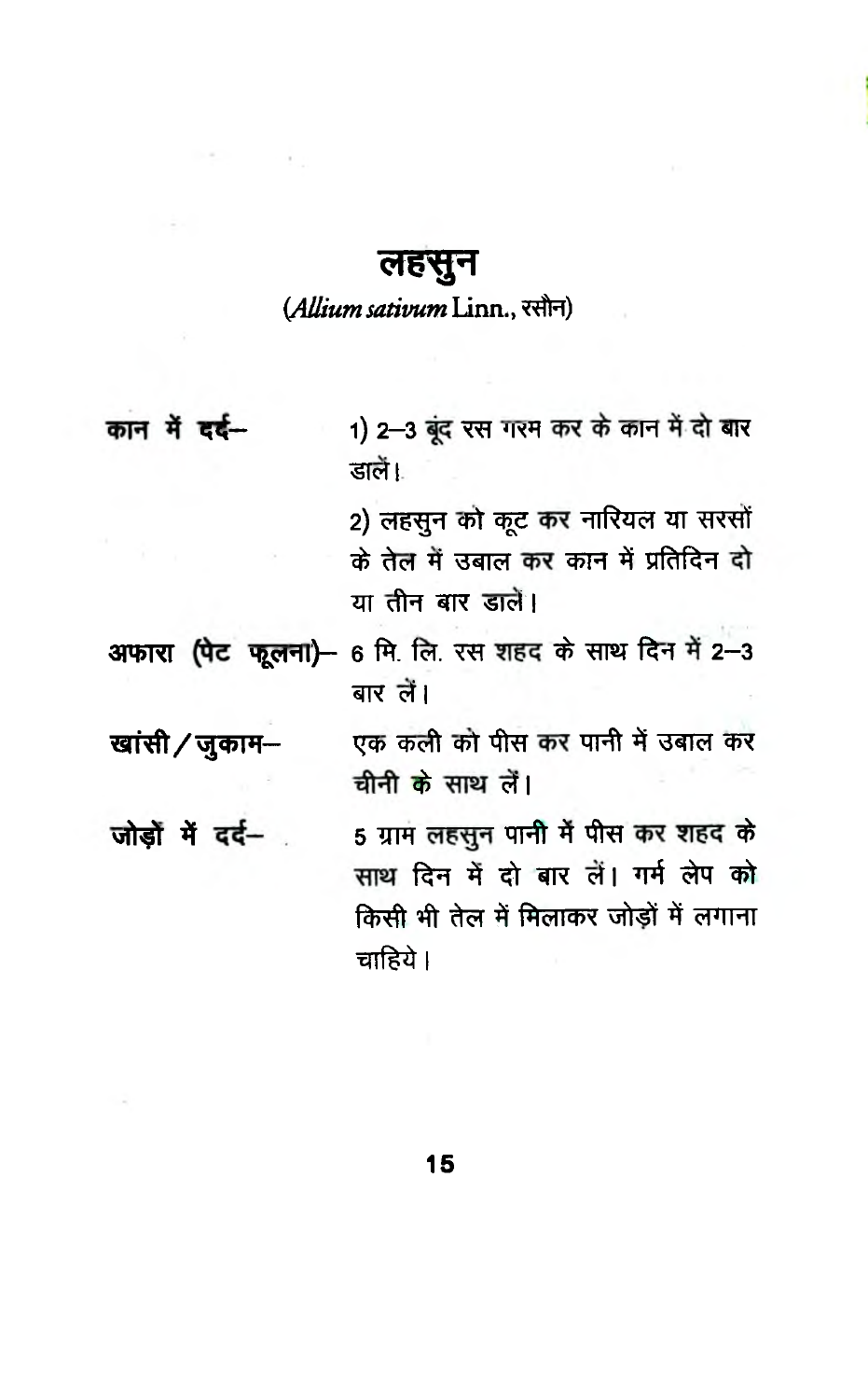## लौंग

#### (Syzygium aromaticum Merr & Perry., लवंग)

| खास            | 1/2 ग्राम चूर्ण को शहद के साथ मिला कर                |
|----------------|------------------------------------------------------|
|                | 2–3 बार चटायें।                                      |
|                | 1 ग्रा. चूर्ण से 20 मि. ली. काढ़ा बनाके दिन में      |
|                | 2 या 3 बार लेने से सूखी एवं गीली खांसी में           |
|                | लाभ होता है।                                         |
|                | जुकाम/हिचकी- 1-2 ग्रा. चूर्ण को शहद के साथ तीन बराबर |
|                | मात्राओं में बांटकर लें।                             |
| अपचन–          | 1 ग्रा. चूर्ण गरम पानी के साथ लें।                   |
| दांत में दर्द- | कूटी हुई लौंग को दांत में रखें।                      |
|                | श्वास में दुर्गन्ध- छोटे टुकड़ों को चबायें।          |
| कान में दर्द-  | नारियल के तेल में उबाल कर गुन–गुना करके              |
|                | कान में डालें। (कान बहने की स्थिति में उपयोग         |
|                | न करें)।                                             |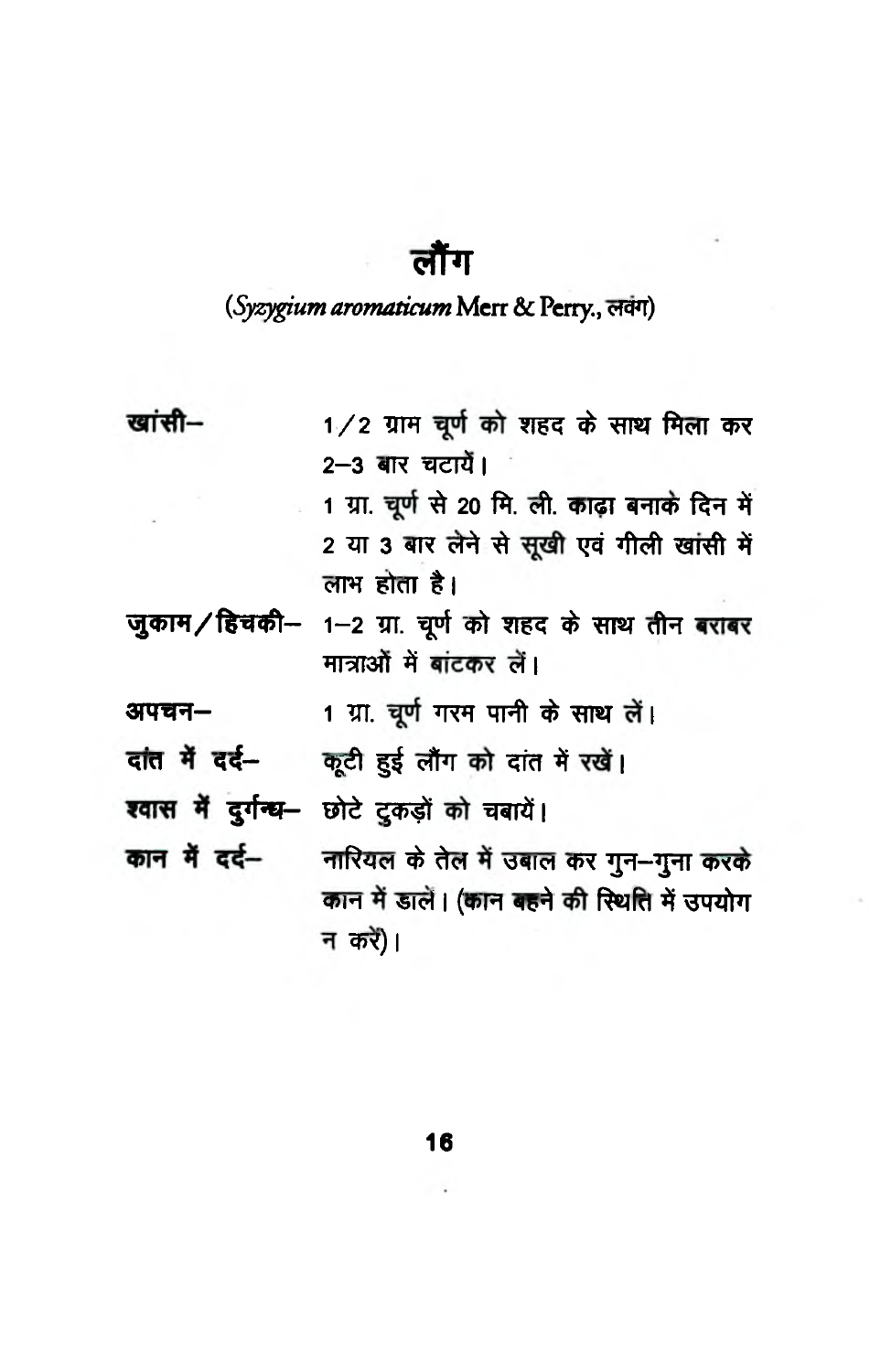#### मध् (Honey)

यह सामान्यतया आयुर्वेद चिकित्सकों द्वारा औषधियों के अनुपान के रूप में विशेषतः श्वास सम्बन्धी विकारों में दिया जाता है।

- मोटापा– एक गिलास पानी में एक चम्मच शहद मिला कर रोज सुबह पीना चाहिए।
- चटकी भर कालीमिर्च के साथ दिन में 3-4 मूख न लगना-बार चाटें।
- खोंसी– चूटकी भर लौंग के साथ दिन में 3-4 बार चाटें।

घाव/जलने का घाव-धी और मधु को मिला कर लगा दें।

- मसूड़ों से खून आना- सौंठ, कालीमिर्च, सेंधा नमक, मधु और घृत मिला कर दिन में दो बार मसूड़ों पर मलें। सौंदर्यवर्धक— मधु को चेहरे पर रोज लगाने से त्वचा की कान्ति बढ जाती है।
- मधु को गर्म नही करना चाहिए। नोट—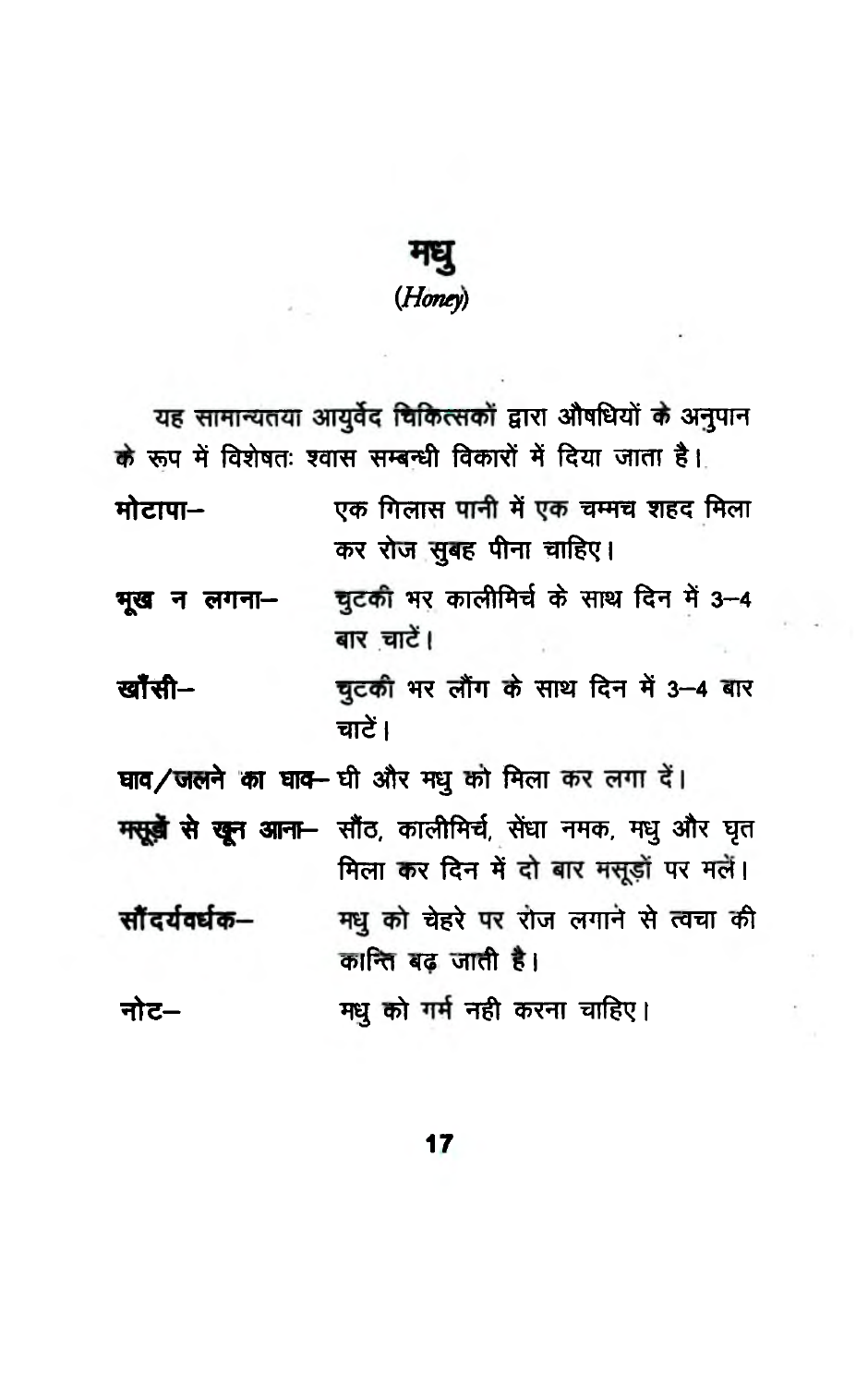# मेथी

# (*Trigonella foenum-graecum* Linn., मेथिका)

| मधुमेह—                        | 2 ग्राम चूर्ण दूध के साथ हर दिन दो बार लें।                                                                                                                                                                                                        |
|--------------------------------|----------------------------------------------------------------------------------------------------------------------------------------------------------------------------------------------------------------------------------------------------|
| बदन दर्द-                      | 2 ग्राम मेथी चूर्ण, 2 ग्राम जीरा चूर्ण गरम दुध<br>से दिन में 2 बार लें।                                                                                                                                                                            |
| क्षीर वर्धक--<br>(माता के लिए) | 5 ग्राम चूर्ण दूध और शक्कर के साथ सुबह लें।                                                                                                                                                                                                        |
| रूसी–                          | $(1)$ नहाने के 1/2 घंटे के पहले मेथी को<br>पानी में पीस कर सिर पर मालिश करें।<br>(2) नारियल के तेल में मेथी चूर्ण उबाल कर<br>प्रतिदिन सिर पर मलिश करें।<br>(3) बालों को मुलायम और चमकदार रखने के<br>लिए मेथी को पानी मे पीस कर प्रतिदिन<br>लगायें। |
|                                |                                                                                                                                                                                                                                                    |

 $\cdot$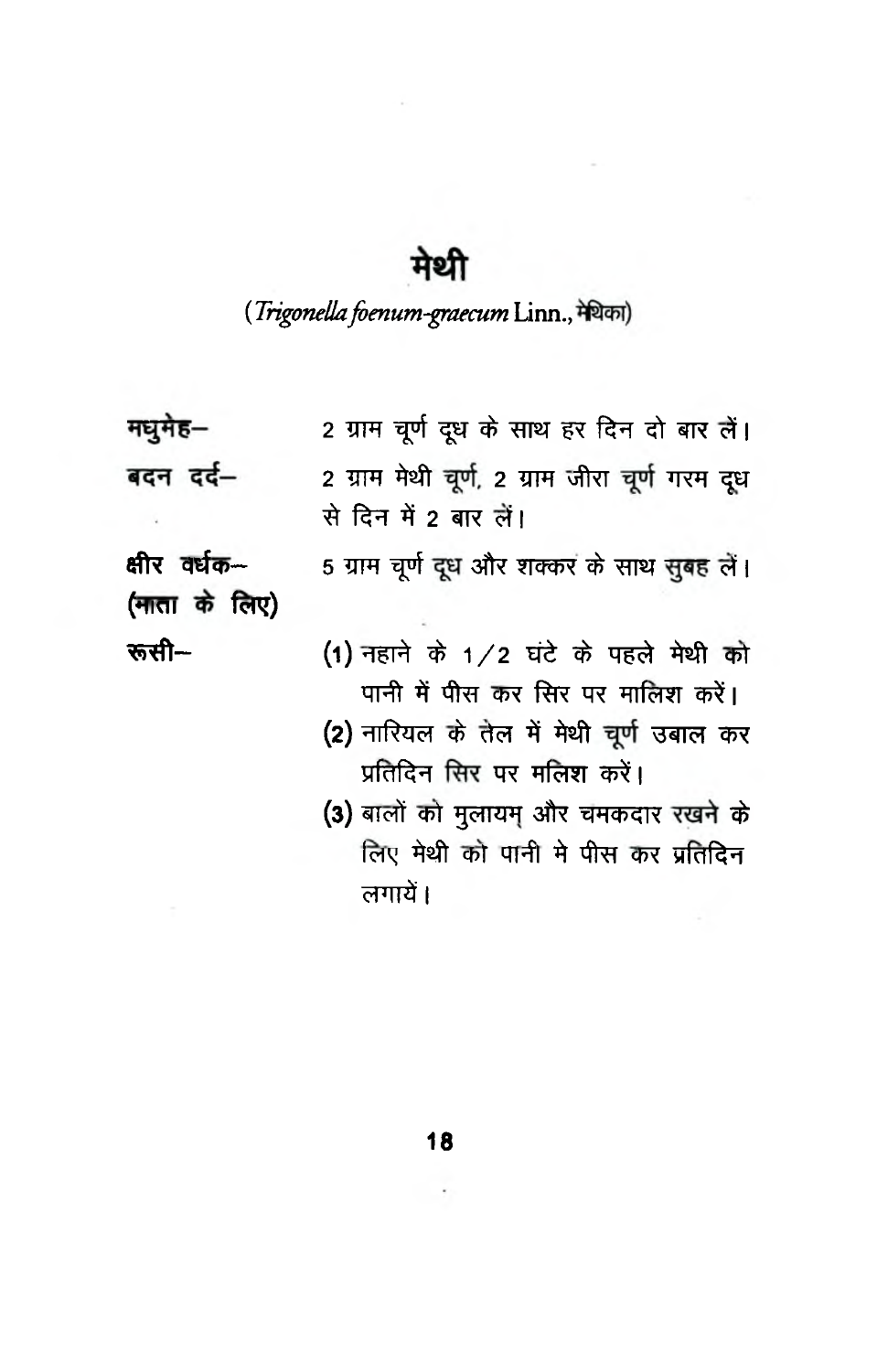### नारियल

(Cocos nucifera Linn., नारिकेल)

| एसीडिटी-   | नारियल का पानी दिन में दो बार पिलायें।                                      |
|------------|-----------------------------------------------------------------------------|
| पथरी रोग—  | नारियल का पानी दिन में तीन बार पीने को दें।                                 |
|            | घाव/जलने का घाव-नारियल के तेल को बार बार लगायें।                            |
|            | पानी की कमी- नारियल का पानी थोड़ा-थोड़ा बार बार पिलायें।                    |
| बाल झड़ना– | मेथी और आँवला के चूर्ण को नारियल के तेल<br>में उबाल कर हमेशा इस्तेमाल करें। |
| लू लगना–   | नारियल का पानी बार-बार पिलायें।                                             |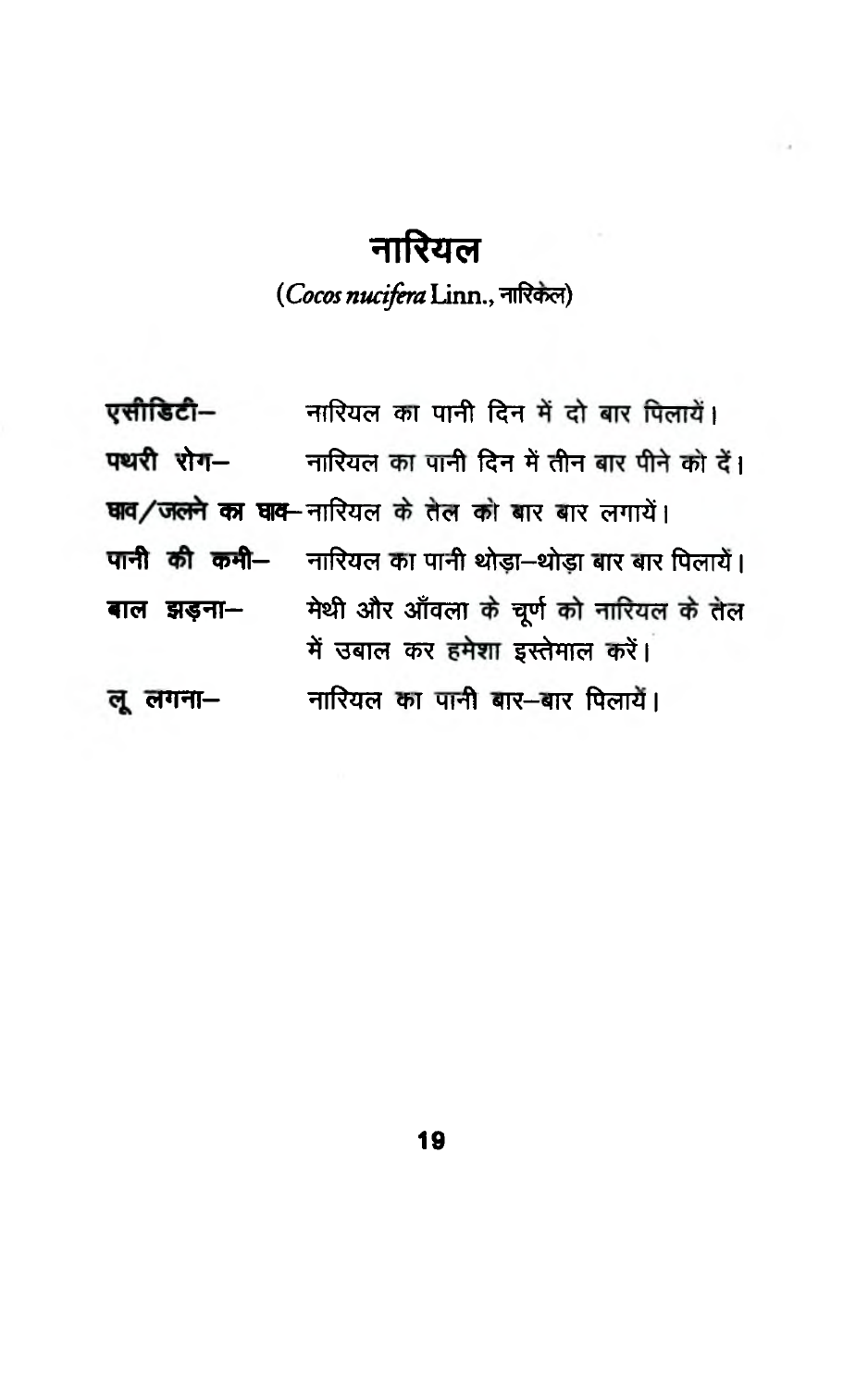#### नीम

#### (Azadirachta indica A Juss., निम्ब)

| चर्म रोग-     | 10 मि. ली. पत्ते के रस को मधु के साथ दिन<br>में दो बार दें।                                       |
|---------------|---------------------------------------------------------------------------------------------------|
| घाव–          | नीम के पत्तों को पानी में पीस कर गुन-गुना<br>लेप लगावें अथवा नीम की छाल पानी में छिलका<br>लगावें। |
| पेट के कीड़े- | एक मुट्ठी पत्तों का काढ़ा बना 20 मि. ली. की<br>मात्रा में खाली पेट तीन दिन तक पिलाये।             |
| भूख न लगना--  | एक मुट्ठी पत्तों से 20 मि. ली. काढ़ा बना कर<br>खाली पेट तीन दिन तक पिलाये।                        |
| रूसी–         | एक मुट्ठी नीम के पत्तों का काढ़ा बनाकर नहाने<br>से एक घण्टे पहलें सिर पर मलें।                    |

 $\sim$   $\sim$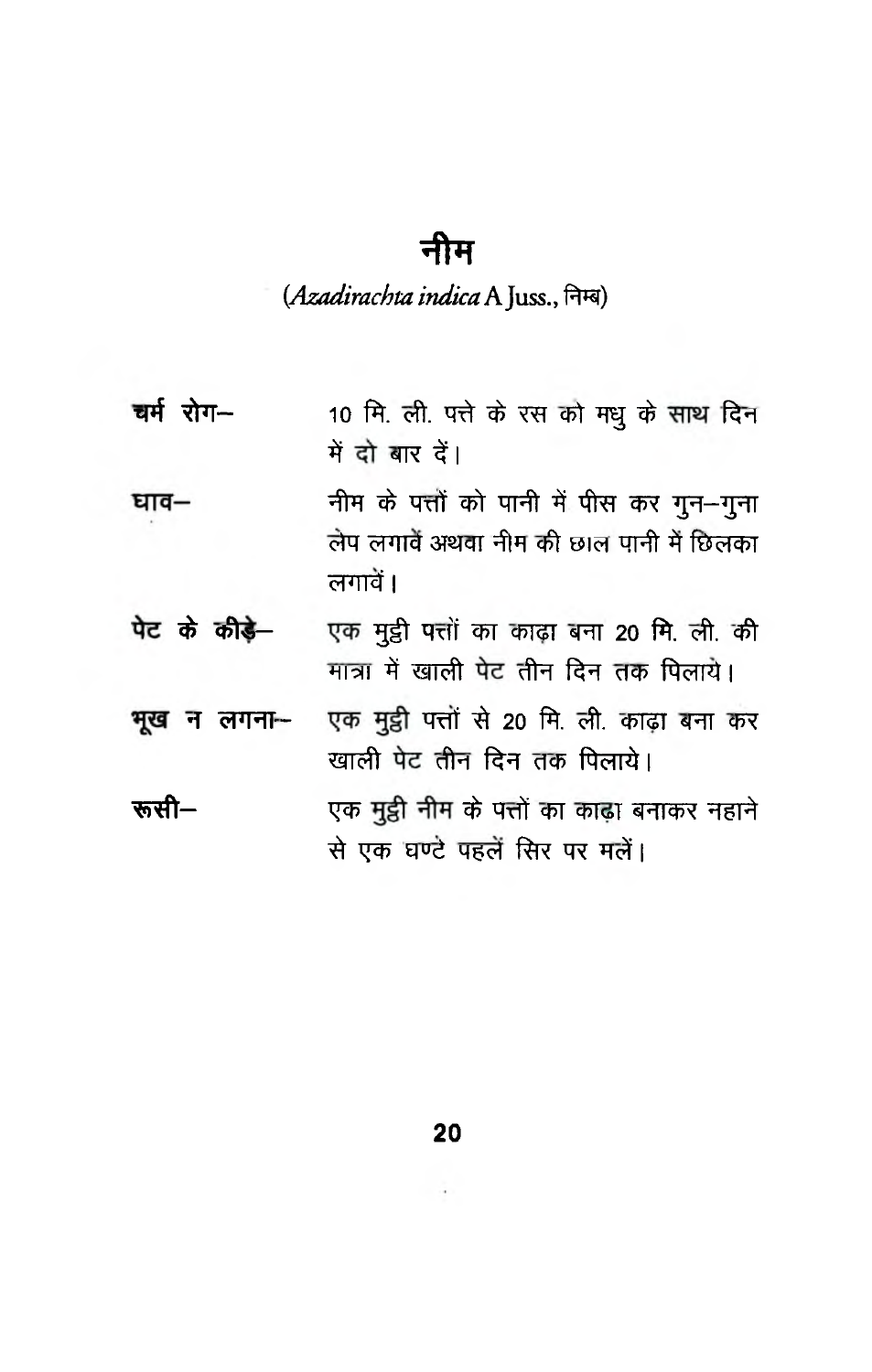#### नींब

#### (Citrus limon Linn., निम्ब)

- भोजन से पहले थोड़ा-सा सेंधा नमक एवं अपचन-कालीमिर्च, आधे नींब में डाल कर थोड़ा गरम करके चुसें। एक गिलास पानी में एक नींबू के रस की ल् लगना $/$ – शिकंजी बना नमक एवं खाँड मिला कर पिलावें। पानी की कमी मसुड़ों से खून आना- नींबू के फल का छिलका पीसकर दिन में 2
- बार नियमित रूप से मसूड़ों पर मलें।
- एक चम्मच नींबू के रस में थोड़ी काली मिर्च भूख ना लगना-एवं सेंधा नामक मिलाकर भोजन से पूर्व पानी के साथ लें।
- बालों का झड़ना- नीब के फल के छिलकों को कटकर नारियल के तेल में पकाकर पीस कर सिर में मालिश करें। 5–10 मि. ली. रस को खांड एवं थोड़ा नमक सल्टी– डालकर थोडा पानी मिलाकर थोडी-थोडी देर में बार-बार देना चाहिए।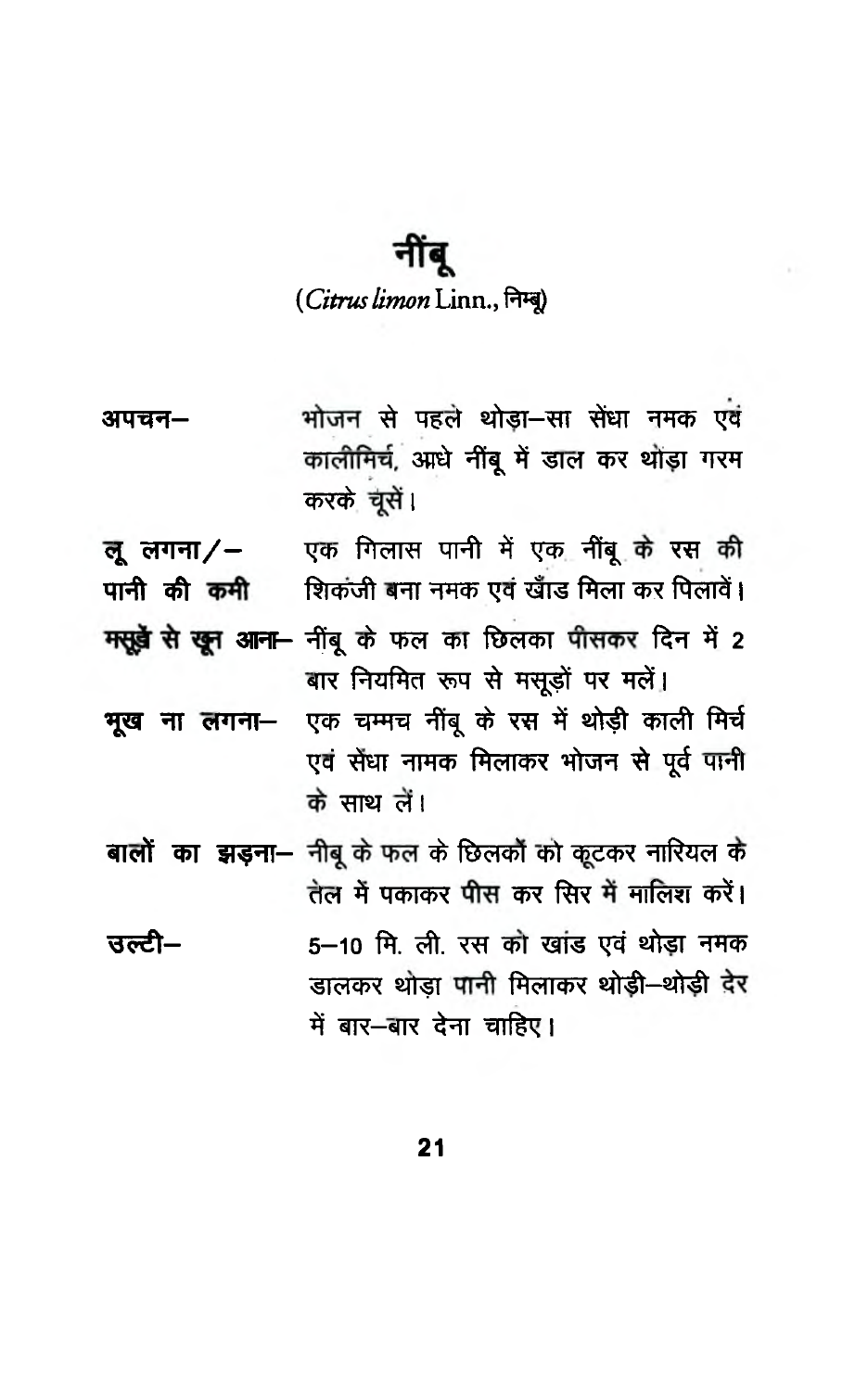#### प्याज

#### (Allium cepa Linn., पलाण्डु)

|           | सफेद प्याज का सेवन करना विशेष अच्छा माना जाता है।                  |
|-----------|--------------------------------------------------------------------|
| लू लगाना- | लू लगने से बचाव के लिए प्याज का सेवन                               |
|           | पर्याप्त मात्रा में करना चाहिए।                                    |
|           | सर्दी / खाँसी / जुकाम- प्याज के टुकड़े के काढ़े में थोड़ा गुड़ डाल |
|           | कर दिन में 3 बार दें।                                              |
| पेचिस—    | सफेद प्याज के बारीक टुकड़े करके घी में                             |
|           | भूनकर चावल के साथ खाना चाहिए।                                      |

 $22$ 

 $\sim$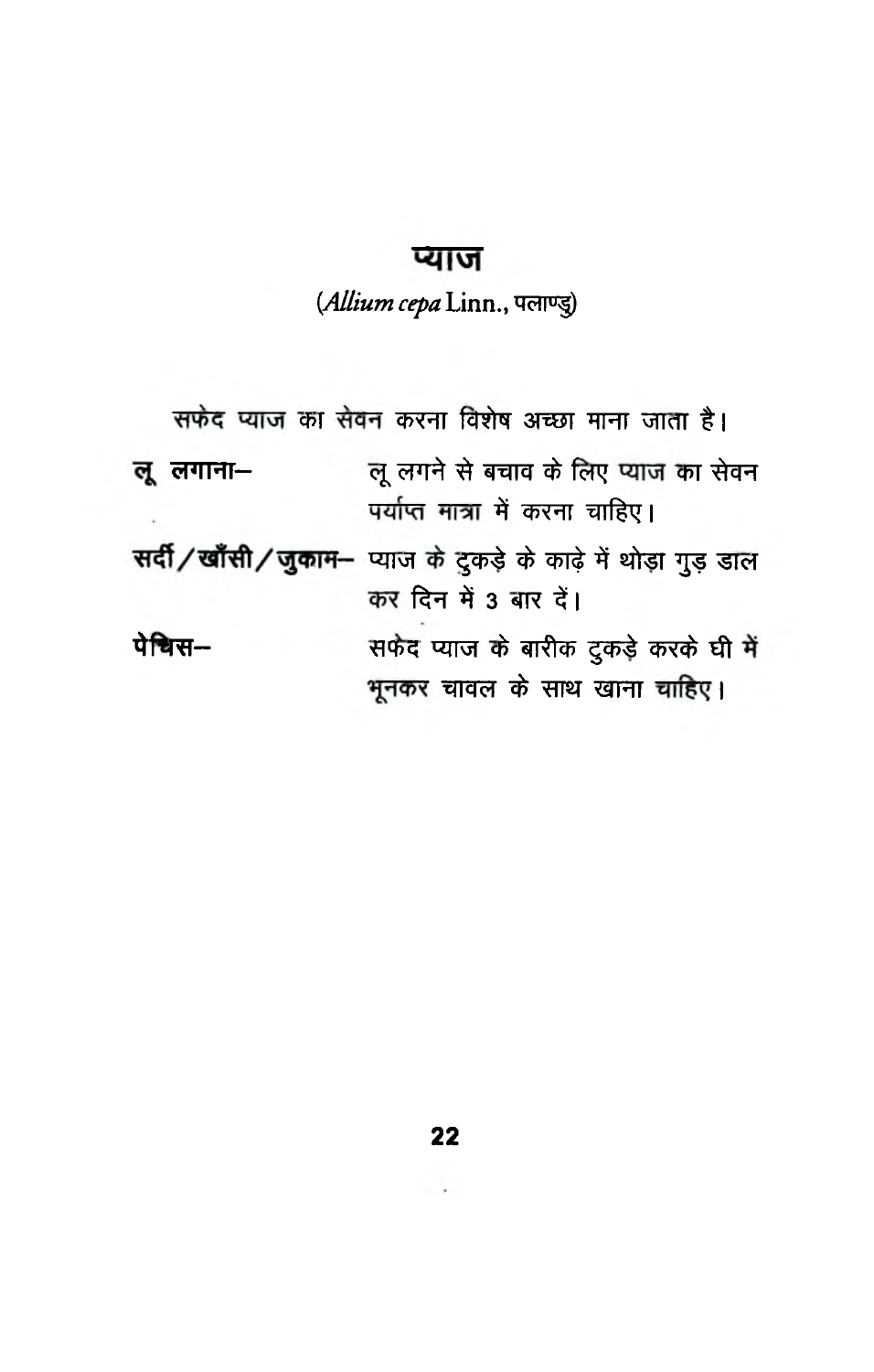### पीपल

### (Piper longum Linn., पिप्पली)

| अपचन–          | छोटी पीपल का 1 ग्राम चूर्ण गुड़ के साथ खाने<br>के पहले दो बार लें।                                                                          |
|----------------|---------------------------------------------------------------------------------------------------------------------------------------------|
|                | खाँसी/जुकाम- (1) 1 ग्राम चूर्ण शहद के साथ दिन में तीन<br>बार लें।                                                                           |
|                | (2) 1 ग्राम पिप्पली, अदरक और काली मिर्च<br>चूर्ण को मिला के खांड, बूरा या शहद के साथ<br>दिन में 2-3 बार पिलायें या इसका काढ़ा<br>बनाकर दें। |
| पायोरिया-      | पीपल के काढ़े में शहद और घी मिला कर<br>सुबह और सोने से पहले मुंह में रखें।                                                                  |
| दस्त—          | 1 ग्राम चूर्ण एक लीटर मट्ठे के साथ चार बराबर<br>मात्राओं में विभाजित कर 6-6 घंटे के अंतराल<br>में लें।                                      |
| सर्दी / बुखार– | 1 ग्राम चूर्ण शहद के साथ दिन में दो बार लें।                                                                                                |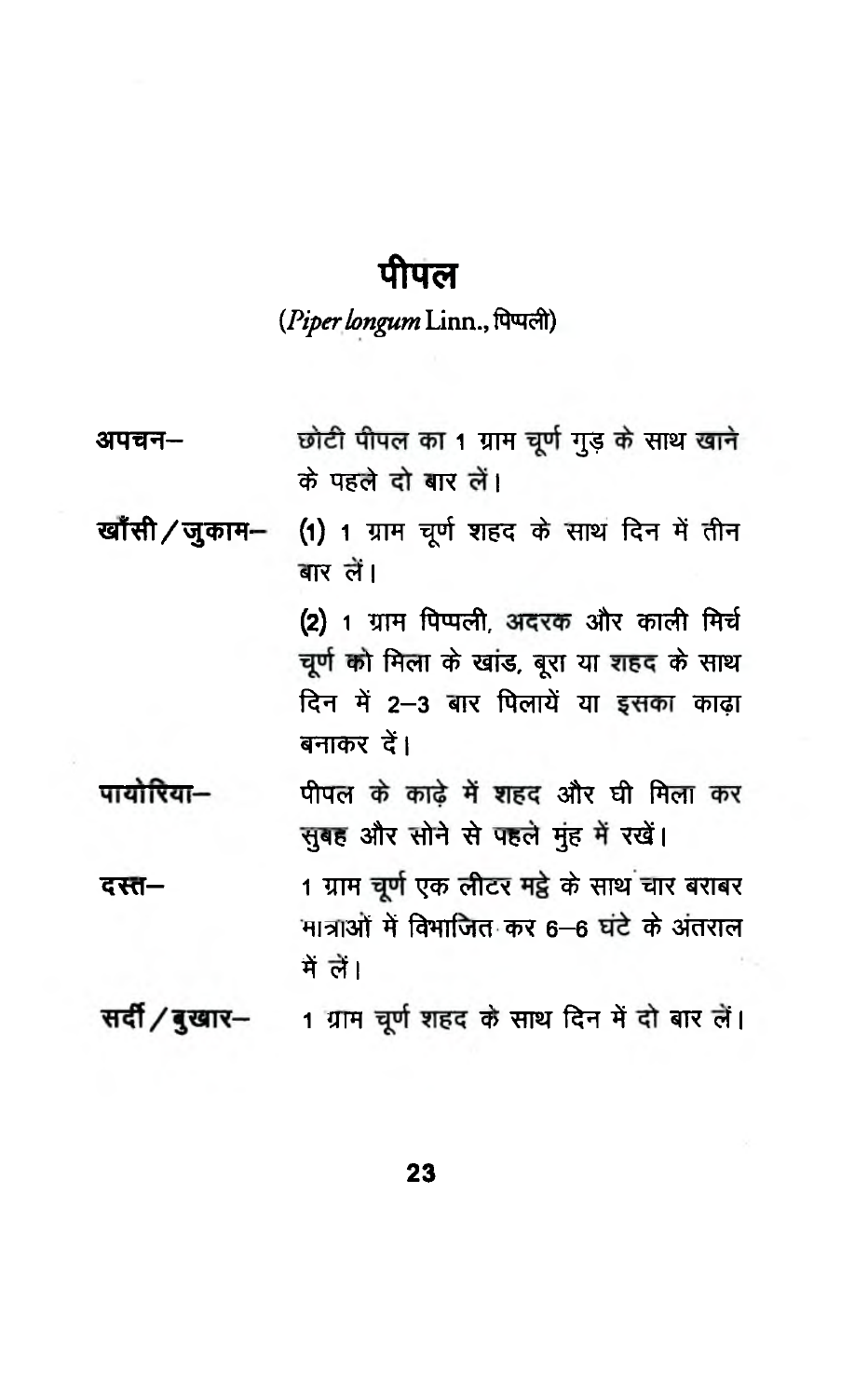#### सौंफ

#### (Foeniculum vulgare Mill., शतपुष्पा)

| अपचन–                | 3 ग्राम सौंफ के चूर्ण में जीरा चूर्ण 1 ग्राम एवं<br>थोड़ा सेंधा नमक मिलाकर गरम पानी के                         |
|----------------------|----------------------------------------------------------------------------------------------------------------|
|                      | साथ दिन में तीन बार दें।                                                                                       |
| दस्त $\angle$ पेचिस– | 3 ग्रा. चूर्ण को मट्ठे के साथ दिन में 3-4 बार<br>ਵੇਂ ।                                                         |
| पेट दर्द-            | 3-5 ग्रा. चूर्ण को मड्ठे के साथ दिन में 3-4<br>बार दें।                                                        |
| श्वास की दुर्गन्ध—   | खाना खाने के बाद थोड़ी मात्रा मुँह में रखना<br>चाहिए ।                                                         |
| भूख न लगना-          | 3–5 ग्रा. सोंफ को भून कर आवश्यकतानुसार<br>थोड़ी काली मिर्च और नमक मिला कर मुट्ठे<br>के साथ दिन में दो बार दें। |

 $24$ o la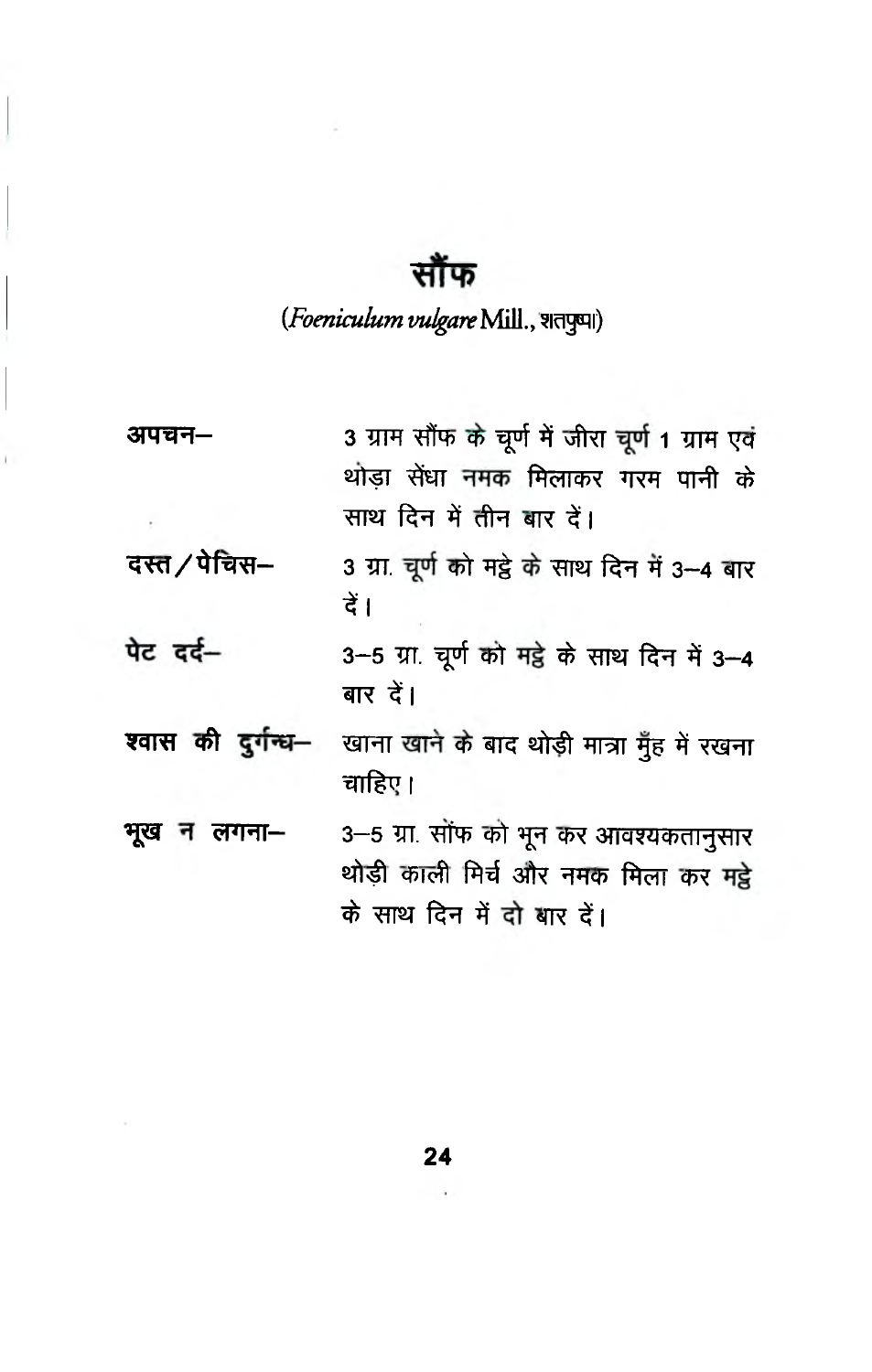# **तुलसी**<br>(*Ocimum sanctum.*Linn., तुलसी)

| खांसी / जुकाम–   | 5–10 मि. ली. पत्रों का रस दो या तीन<br>बार शहद के साथ दें।                                  |
|------------------|---------------------------------------------------------------------------------------------|
| बुखार–           | 20–25 भर पत्तों एवं 3 ग्राम धनिया का<br>30 मि. ली. काढ़ा दिन में तीन बार दें।               |
| चर्म रोग (एलजी)- | 5-10 मि. ली. रस दिन में तीन बार दें।                                                        |
|                  | अजीर्ण/भूख न लगना- 5-10 मि. ली. रस दो या तीन बार दें।                                       |
| सफेद बाल—        | तुलसी के रस को नारियल के तेल में<br>पकाकर नियमित रूप से लगावें।                             |
| घाव–             | तुलसी का रस शहद और हल्दी के साथ<br>लगायें।                                                  |
| कान में दर्द–    | तुलसी का रस 2–3 बूंद गरम करके 2–3<br>बार टपकायें। (कान बहने की स्थिति में<br>उपयोग न करें)। |